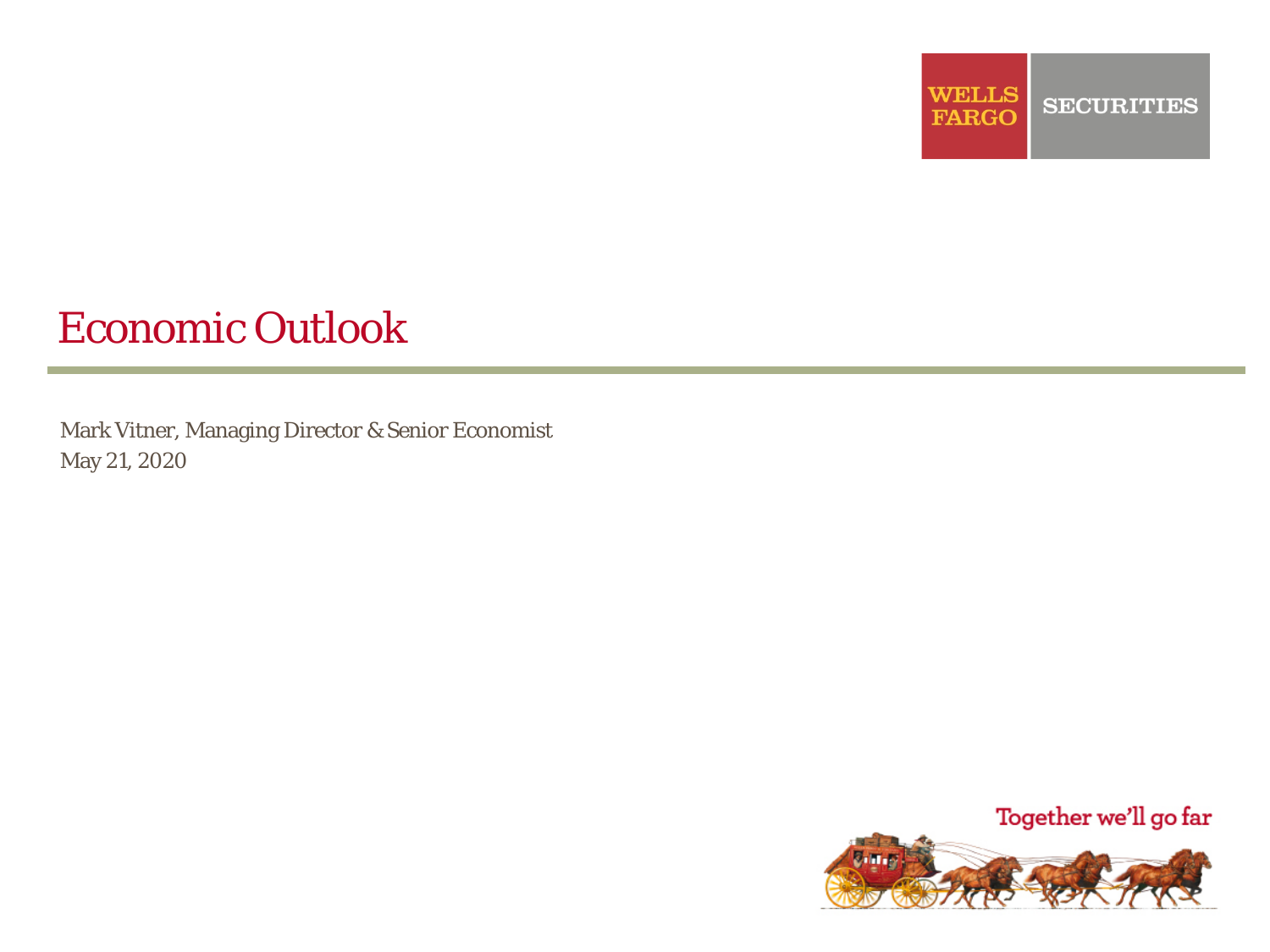| <b>Economic Outlook</b>                      | <b>EXECUTE:</b> Shutdowns implemented to slow the spread of COVID-19<br>wiped out economic growth in Q1 and led to massive<br>output and employment declines in Q2. Efforts to re-open<br>the economy are progressing slowly.                  |
|----------------------------------------------|------------------------------------------------------------------------------------------------------------------------------------------------------------------------------------------------------------------------------------------------|
| <b>Quantifying the</b><br><b>Contraction</b> | <b>There were few obvious imbalances prior to the COVID-19</b><br>outbreak, which should help prevent the healthcare and<br>economic crisis from becoming a financial crisis. The<br>massive loss of income and wealth will take a heavy toll. |
| <b>Notable Impacts</b>                       | " With the leisure & hospitality industry abruptly shut<br>down, layoffs have soared. Job losses extend will beyond<br>the hospitality sector, however, and unemployment is<br>likely to spike to $20\%$ + over the new few months.            |
| <b>What Kind of</b><br><b>Recovery?</b>      | <b>The abrupt shutdown of economic activity combined</b><br>with the absence of imbalances in the most cyclical parts<br>of the economy has given rise to hopes of a V-shaped<br>recovery. We expect to see a "bouncing" swoosh.               |
| <b>Real Estate</b>                           | " Commercial construction was fairly restrained this past<br>decade. Most product groups were well balanced prior to<br>the shutdown. Weaker household balance sheets and<br>tenant creditworthiness will test apartments and retail.          |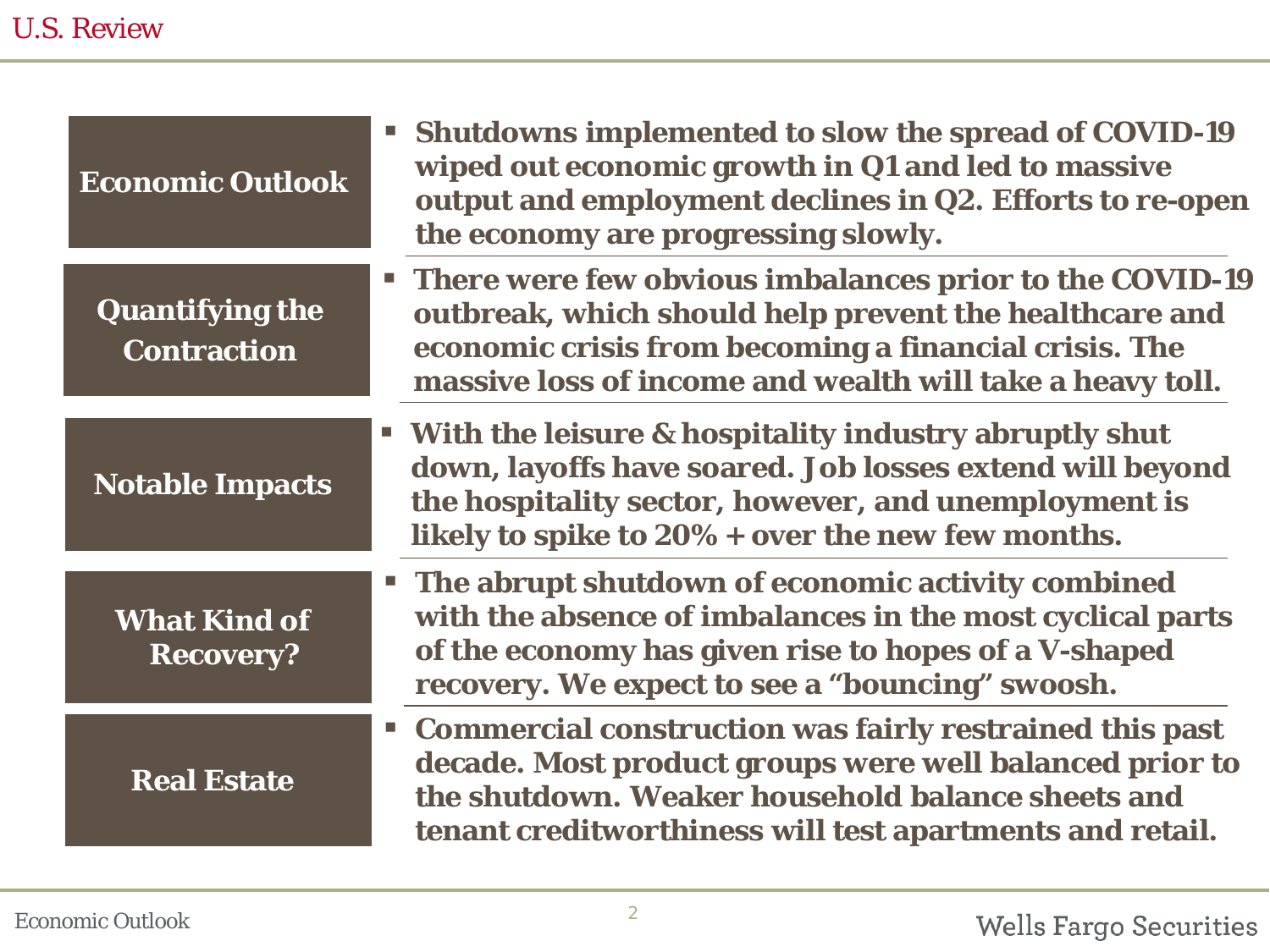## Much of the world is now 're-opening.'

#### **Linear Scale Log Scale**





Global Coronavirus Confirmed Cases



#### Source: Bloomberg LP and Wells Fargo Securities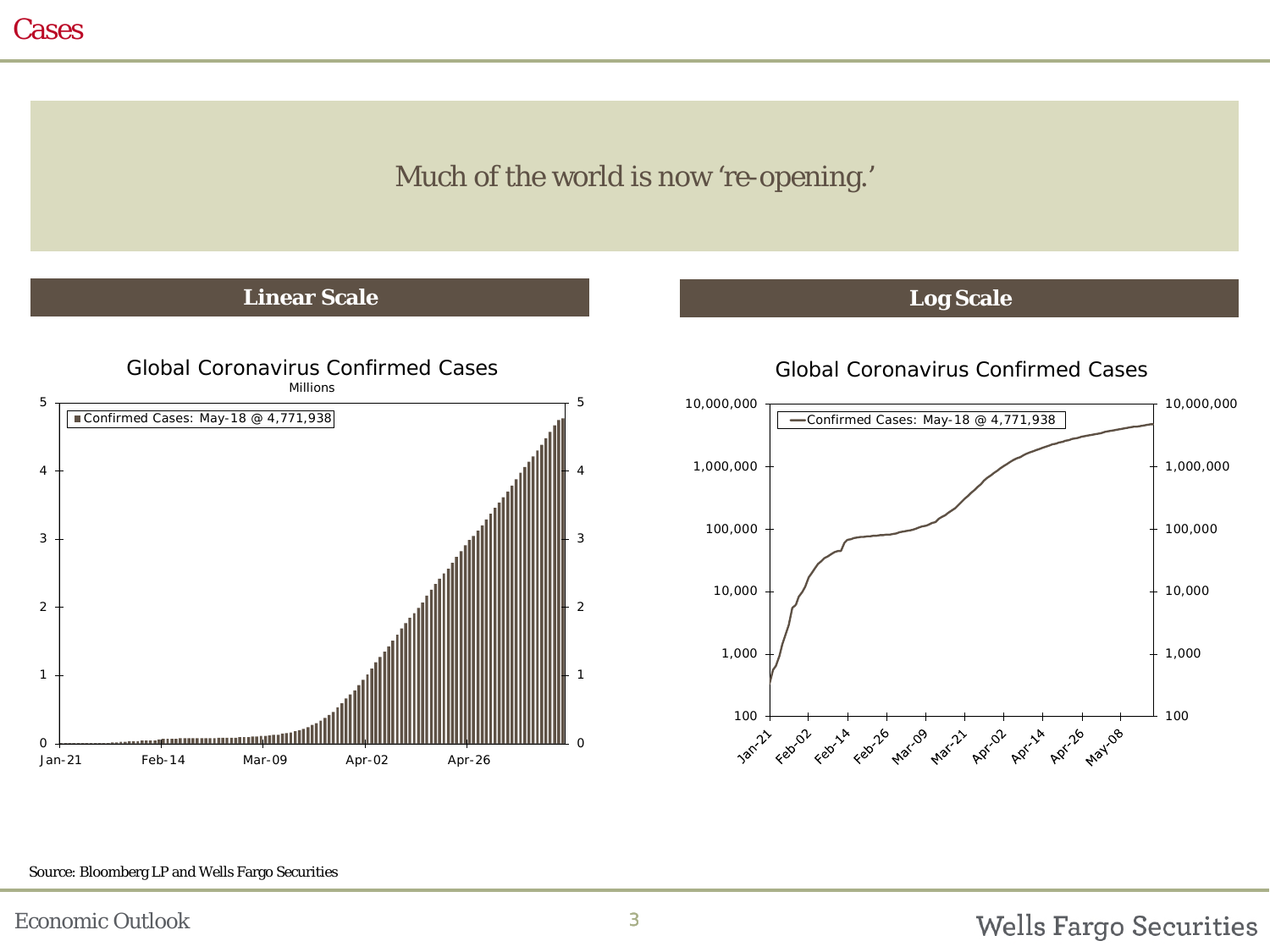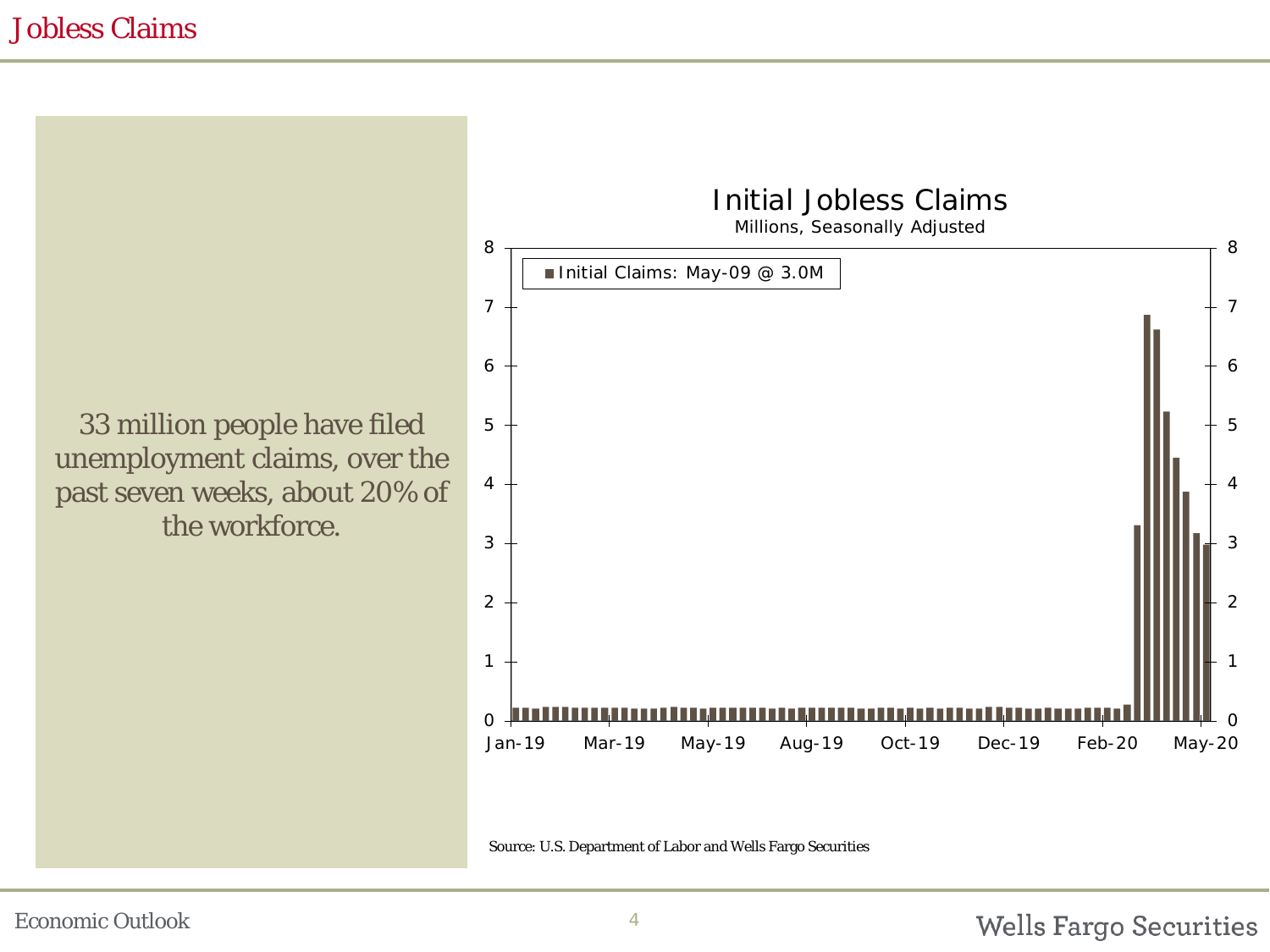## Employment

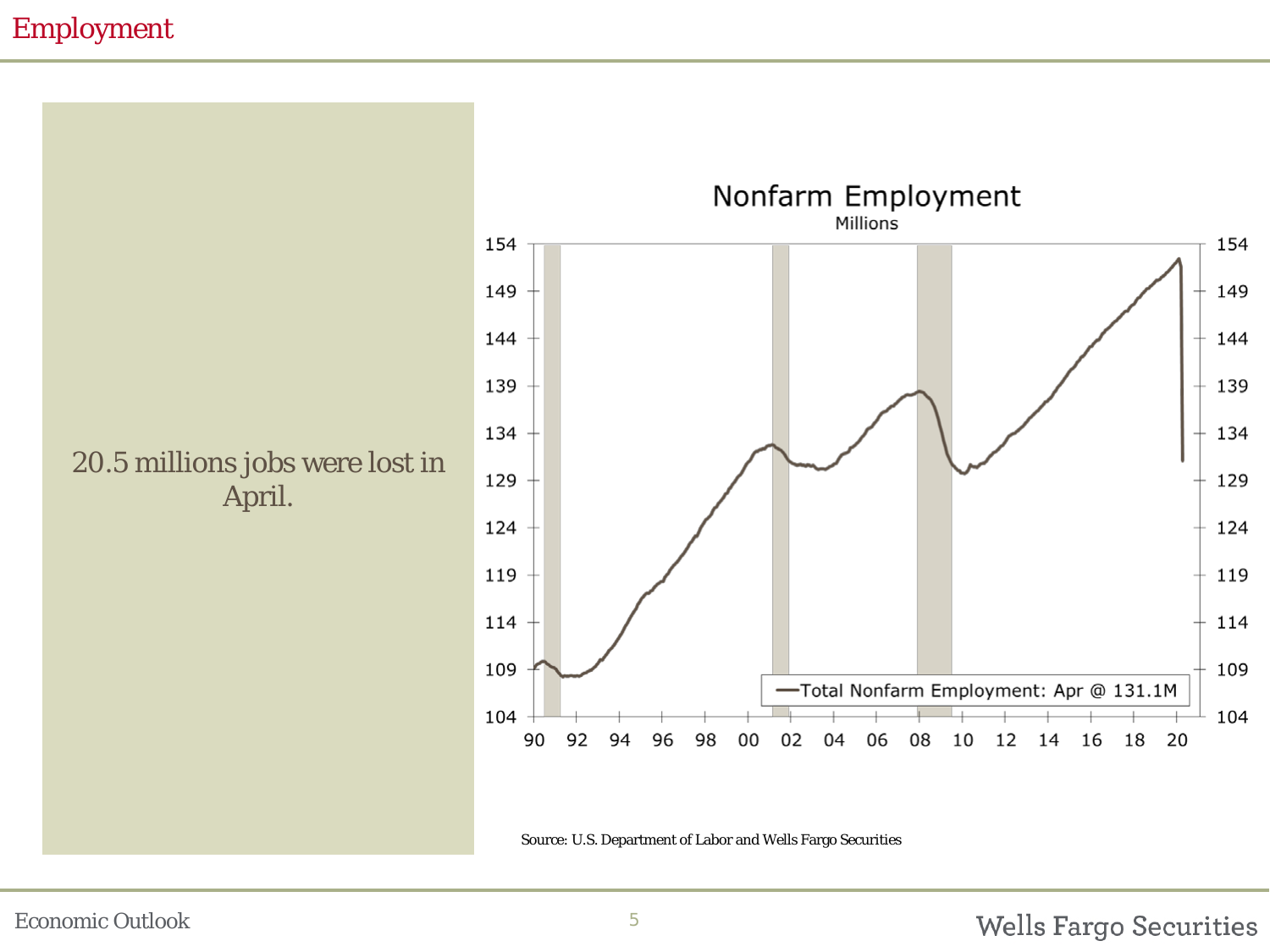## Employment

## Every sector lost jobs, with leisure & hospitality hit the hardest.

#### U.S. Employment by Industry Year-over-Year Percent Change Financial **April 2020** Information Educ. & Health Prof. & Business Svcs. Manufacturing Trade, Transport & Utilities Construction Mining and Logging **Total Nonfarm Other Services** Leisure & Hospitality  $-40%$  $-30%$  $-20%$  $-10%$  $-50%$  $0%$

Source: U.S. Department of Labor and Wells Fargo Securities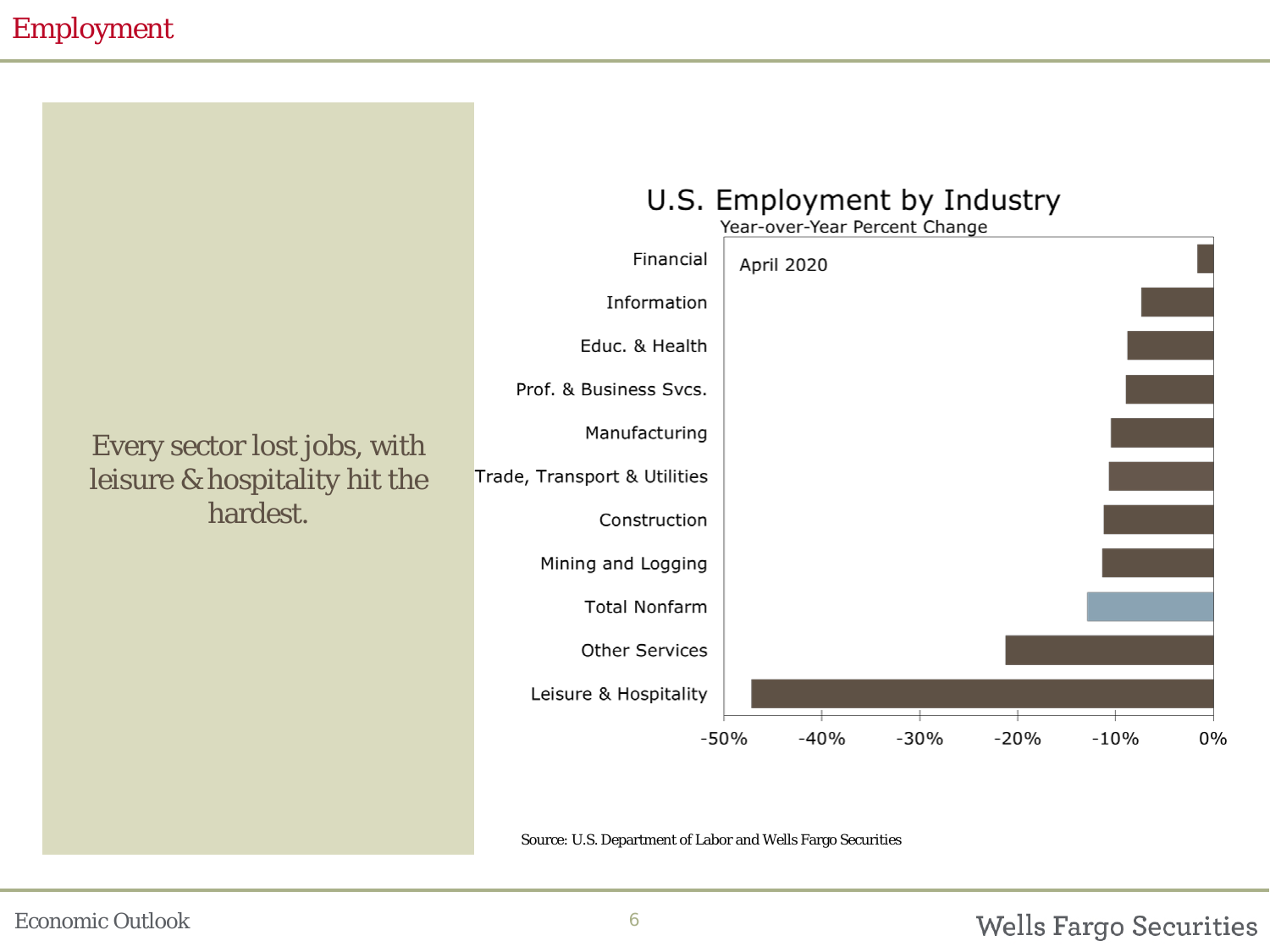## Unemployment

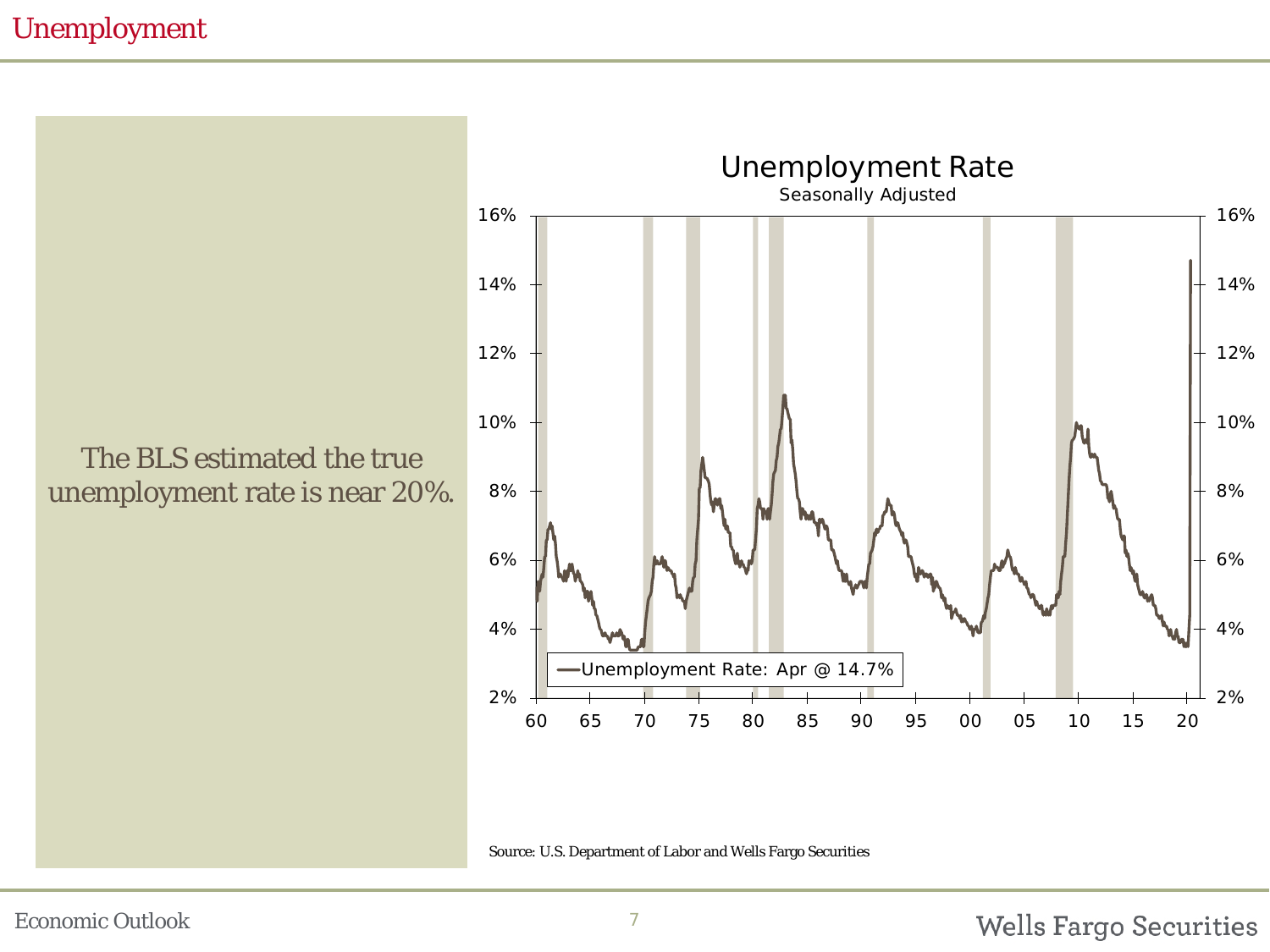## Temporary Layoffs

Of the 20M job losses, 18M were classified as 'temporary'.

> This will likely prove too optimistic, however.



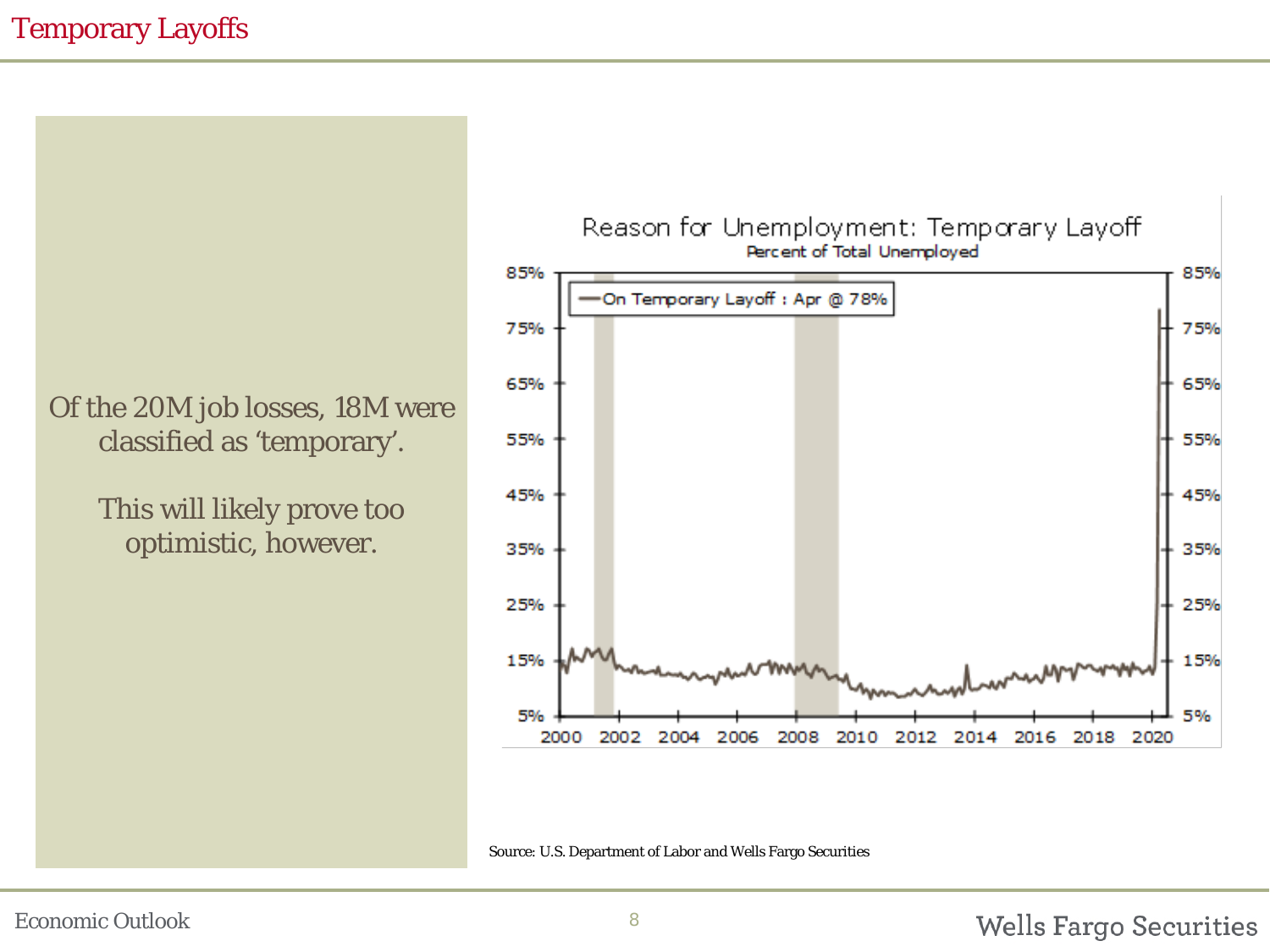#### Small Business

The NFIB Small Business Optimism Index plunged in March and April.



Source: NFIB and Wells Fargo Securities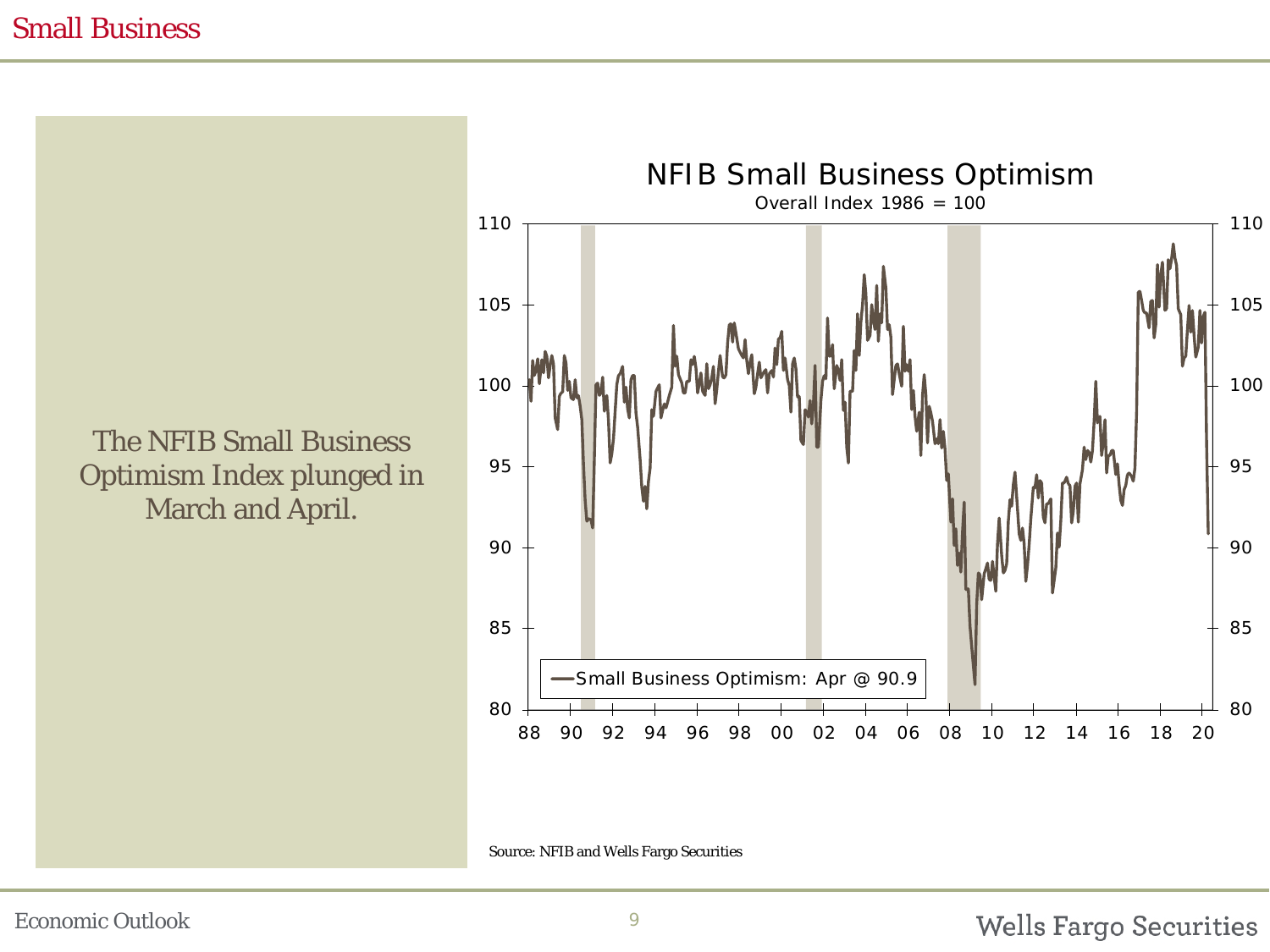#### Small Business

## Most small businesses report only being able to last for a couple months under current conditions.





#### Source: NFIB and Wells Fargo Securities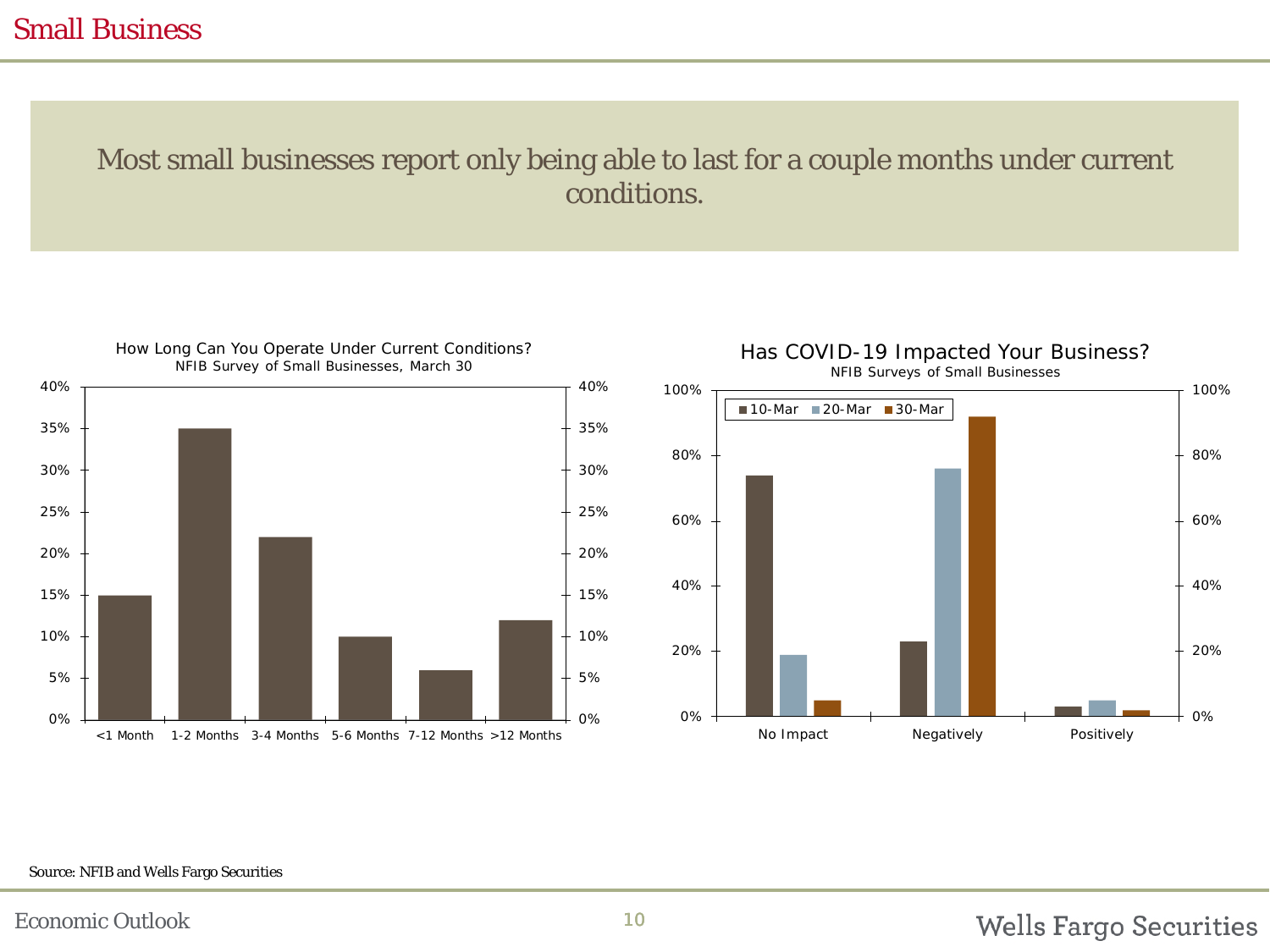#### Small Business Loans

The initial \$349 billion in PPP loans was exhausted quickly. Congress has added \$321 billion more.



#### Source: Small Business Association and Wells Fargo Securities

## **Wells Fargo Securities**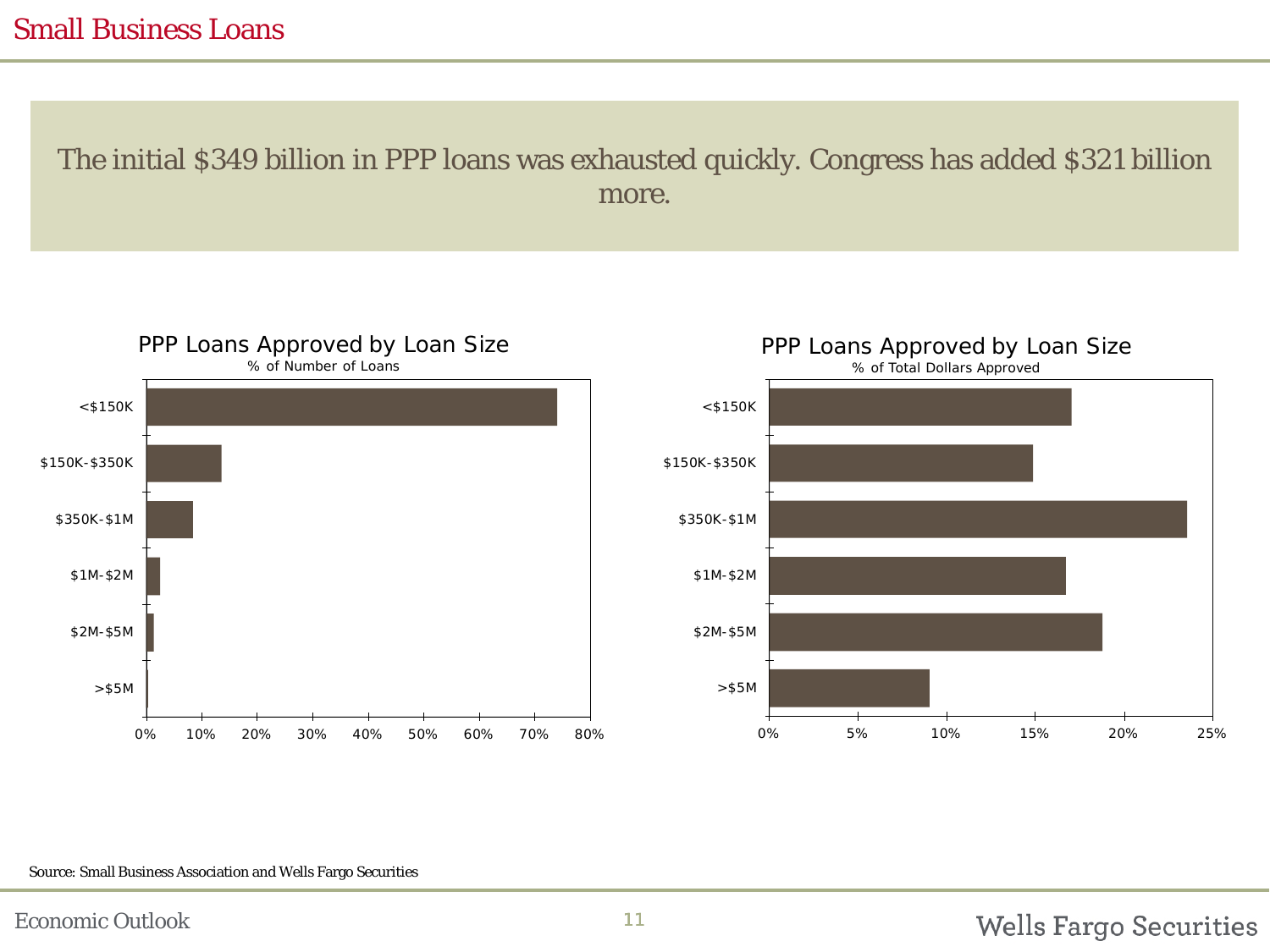#### Economic Growth

The sudden stop in economic activity is difficult to quantify. First-order effects include supply chain disruptions and demand destruction emanating from massive shutdowns throughout the economy. Second-order effects will emanate from the financial disorder and weakening of corporate, household and public sector credit. Restarting growth may prove problematic.



#### **GDP Personal Consumption**



#### Source: U.S. Department of Commerce and Wells Fargo Securities

#### **Wells Fargo Securities**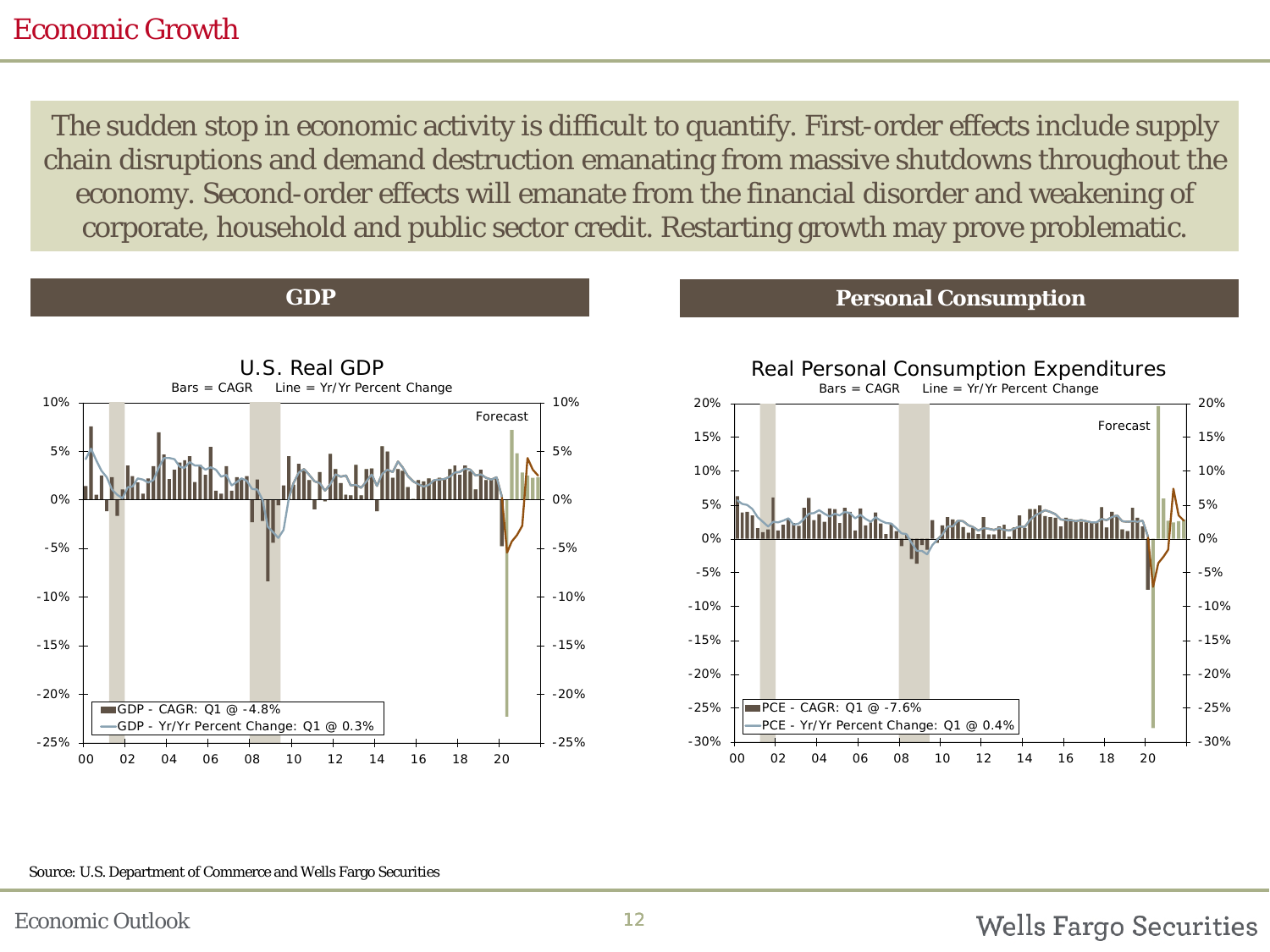## Consumer Spending





Source: U.S. Department of Commerce and Wells Fargo Securities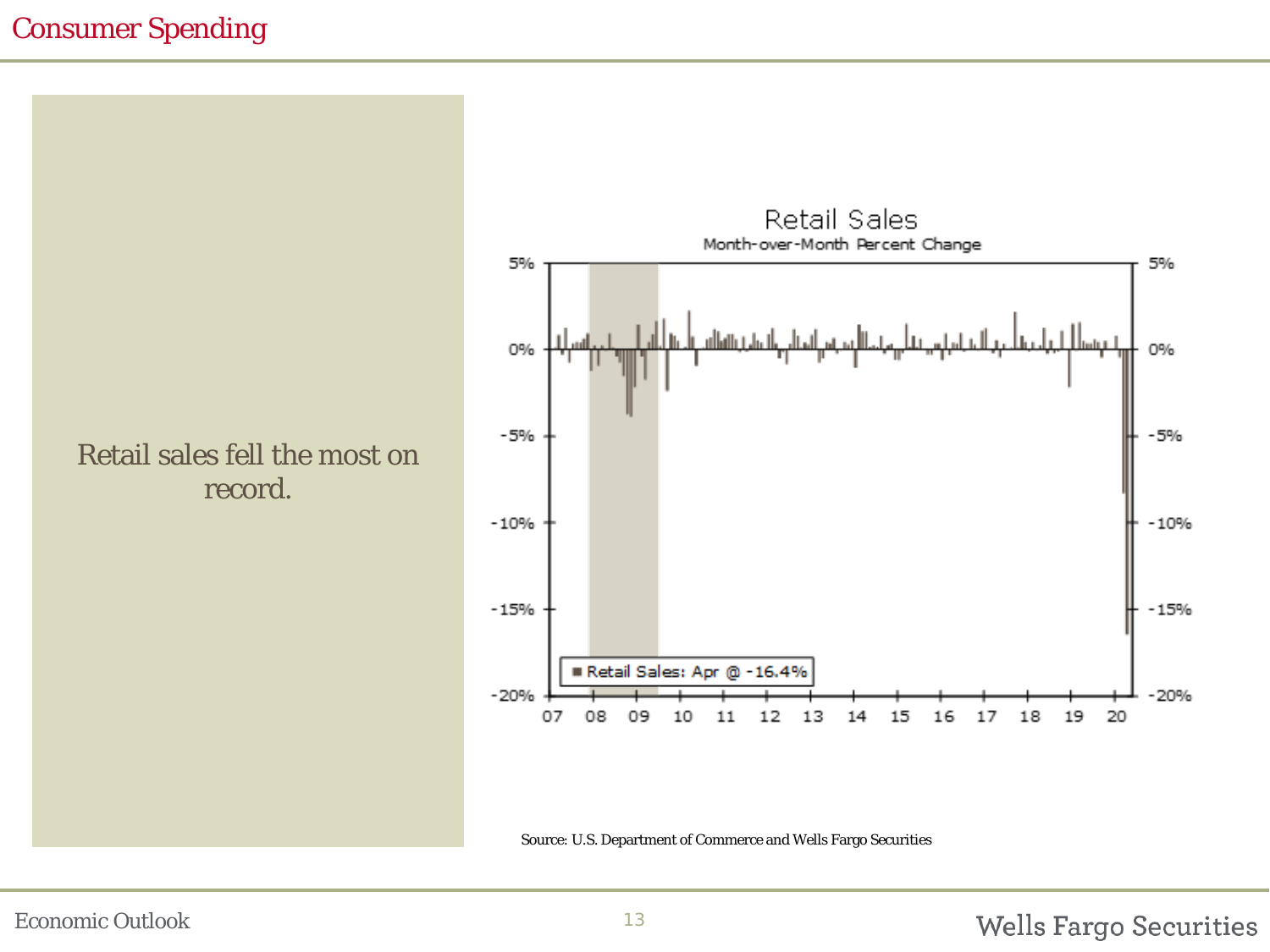## Industrial Output



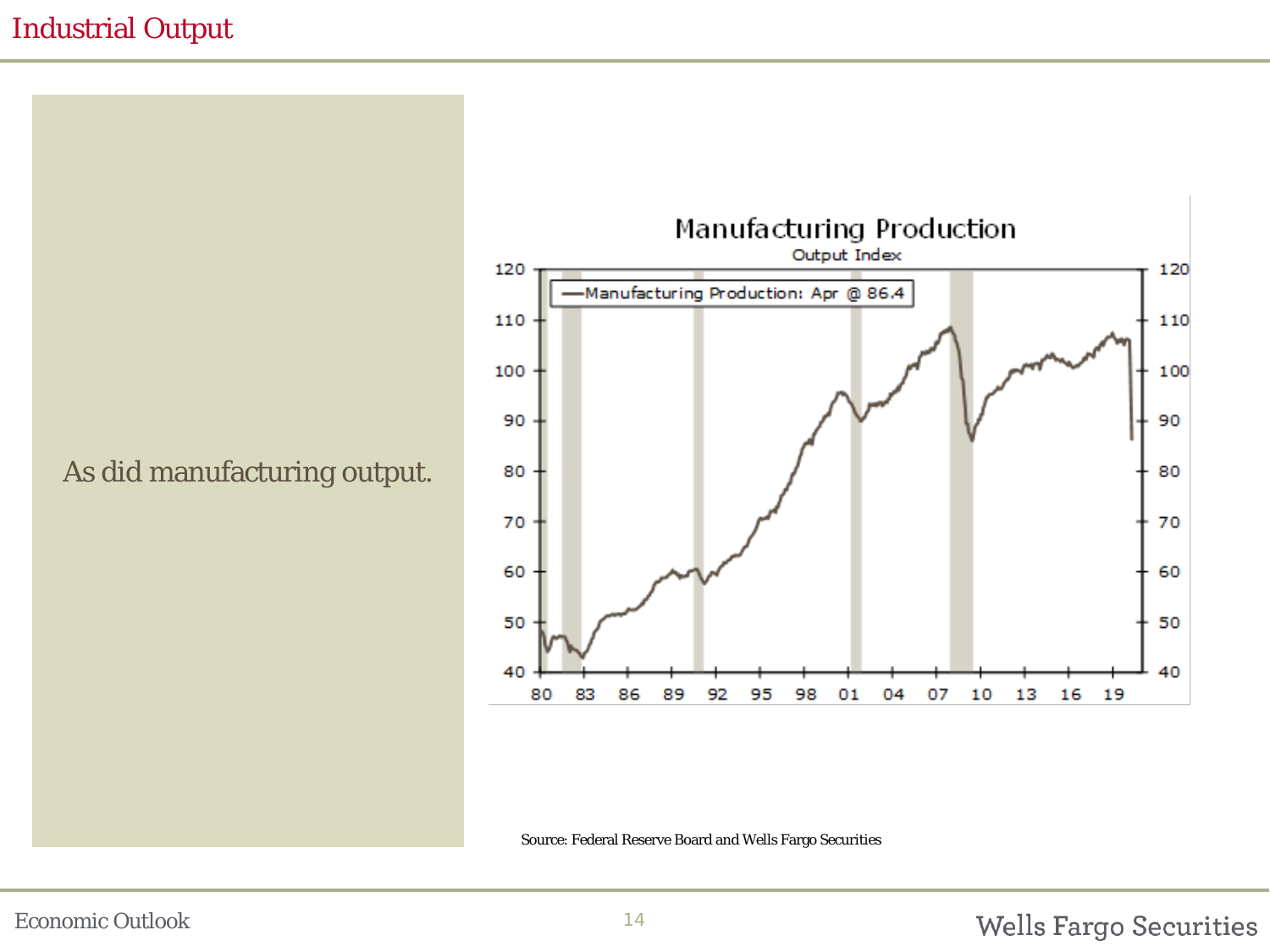## CRE Investment

Overall building has remained relatively subdued this cycle.



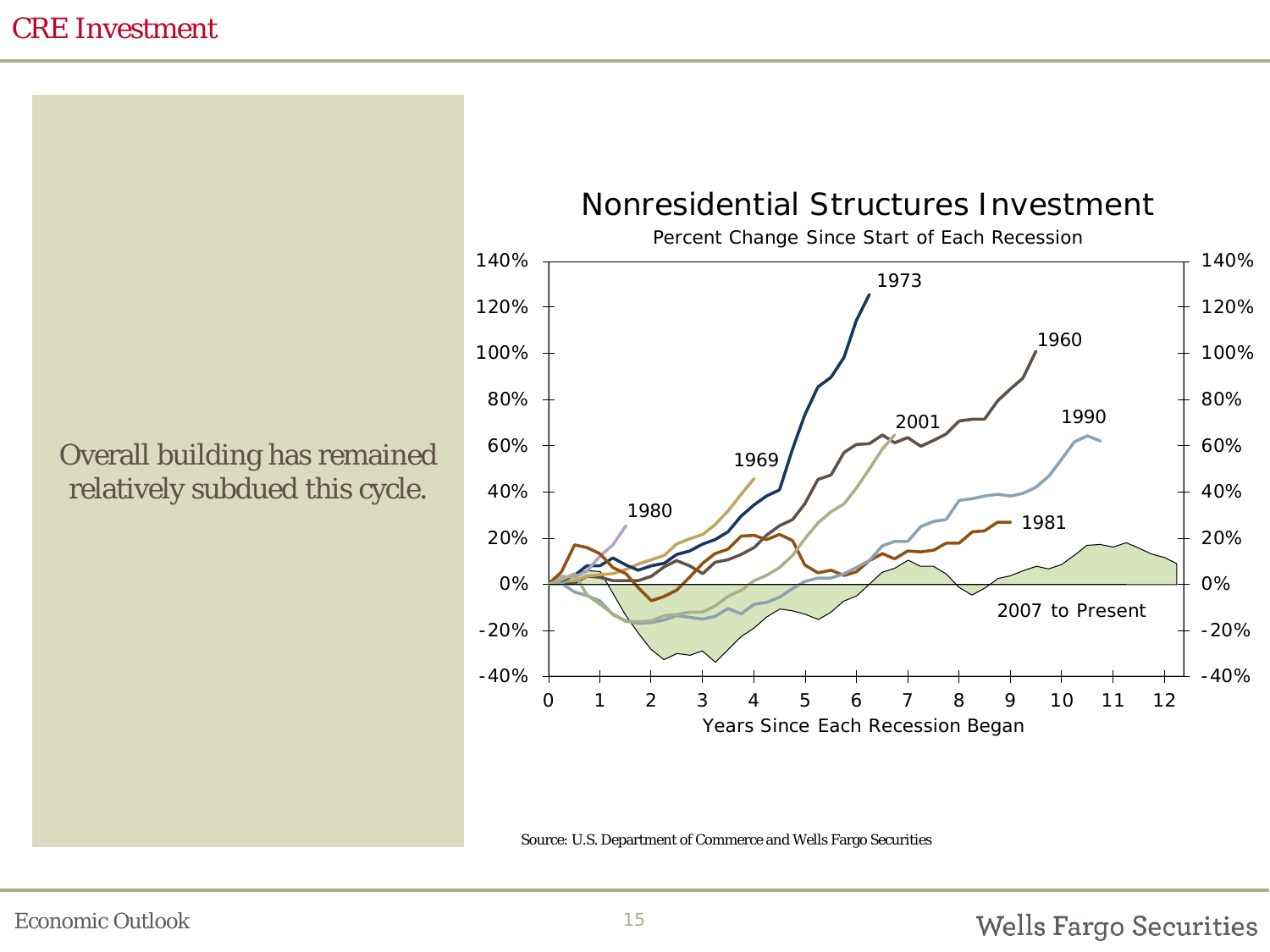

#### Completions as Percent of Inventory



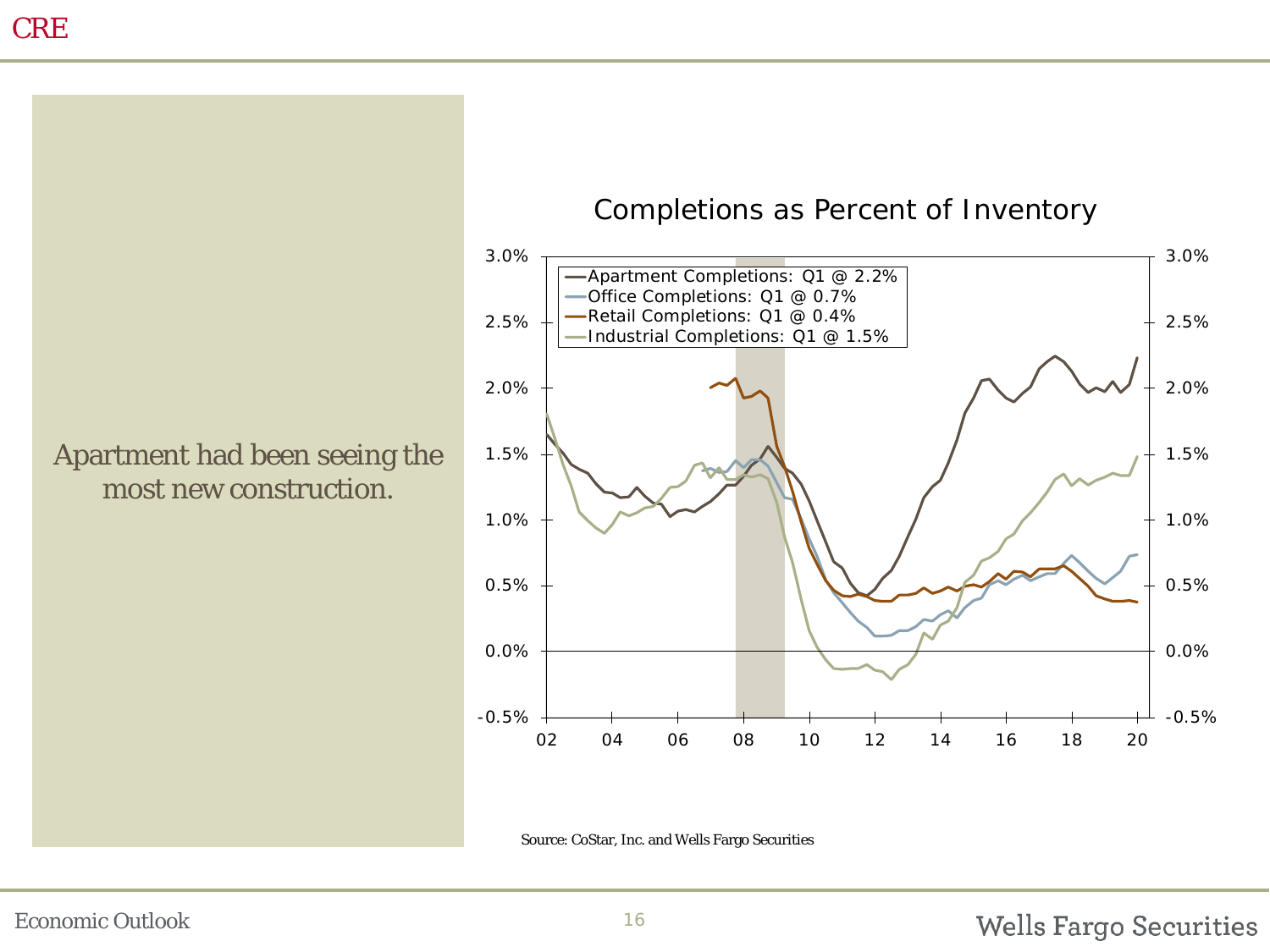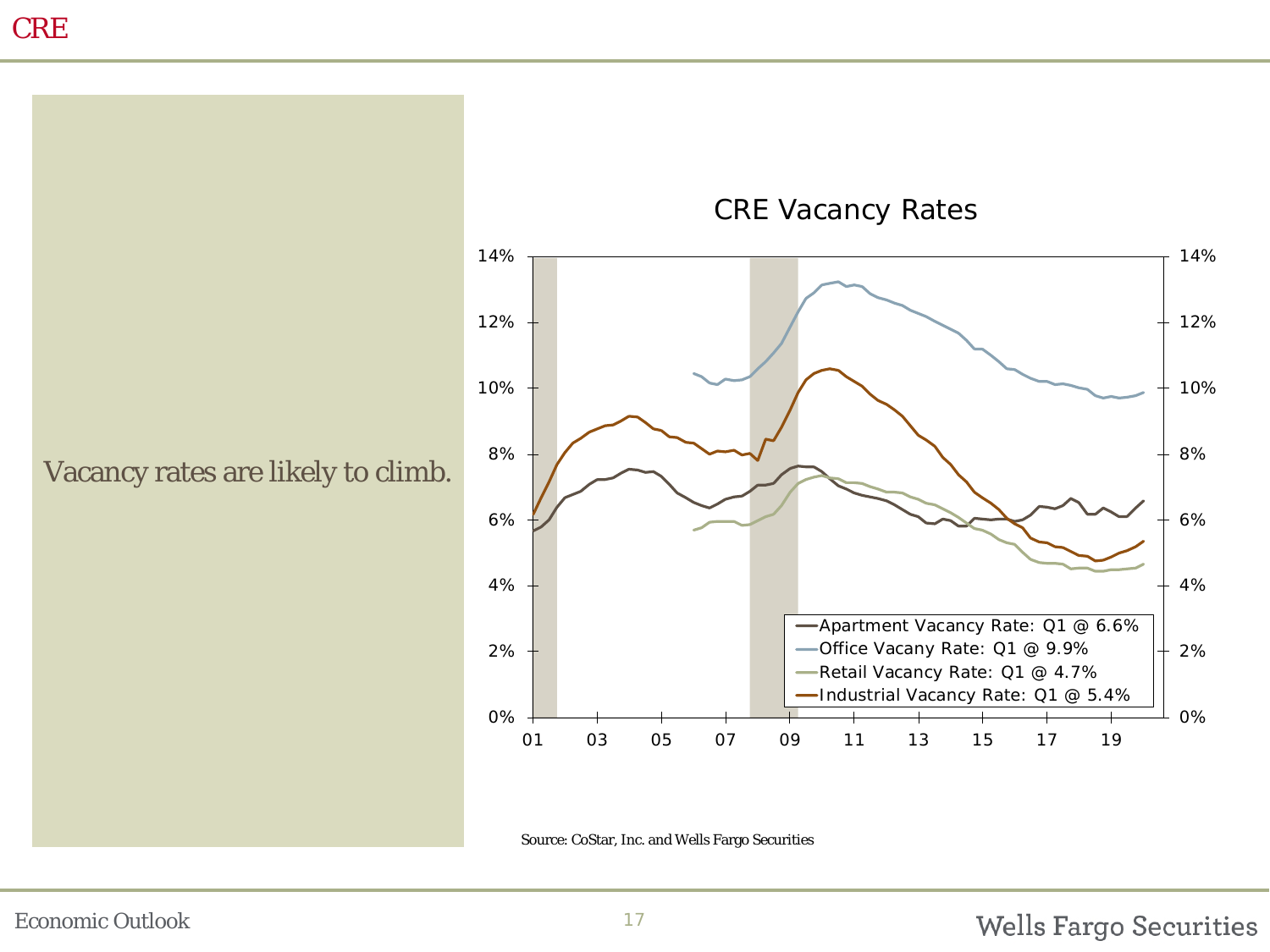## Apartment

The number of multifamily units currently under construction will lead to an avalanche of new supply later this year and in early 2021.

We expect an abrupt slowing in multifamily starts later this year and in 2021.



Source: CoStar, Inc. and Wells Fargo Securities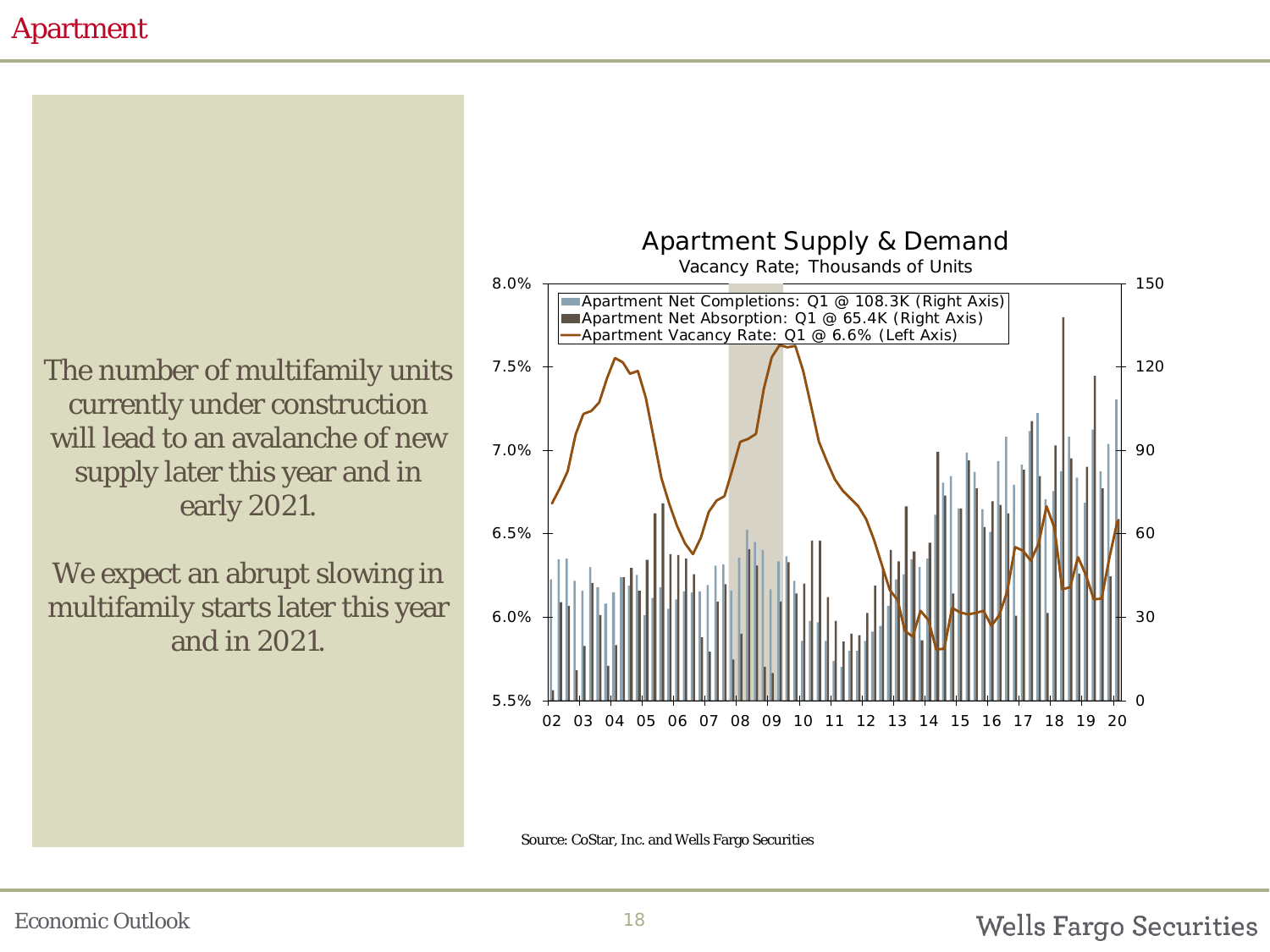#### Apartment

Rents have already begun to decline, particularly in markets that were previously the hottest.





Source: CoStar, Inc. and Wells Fargo Securities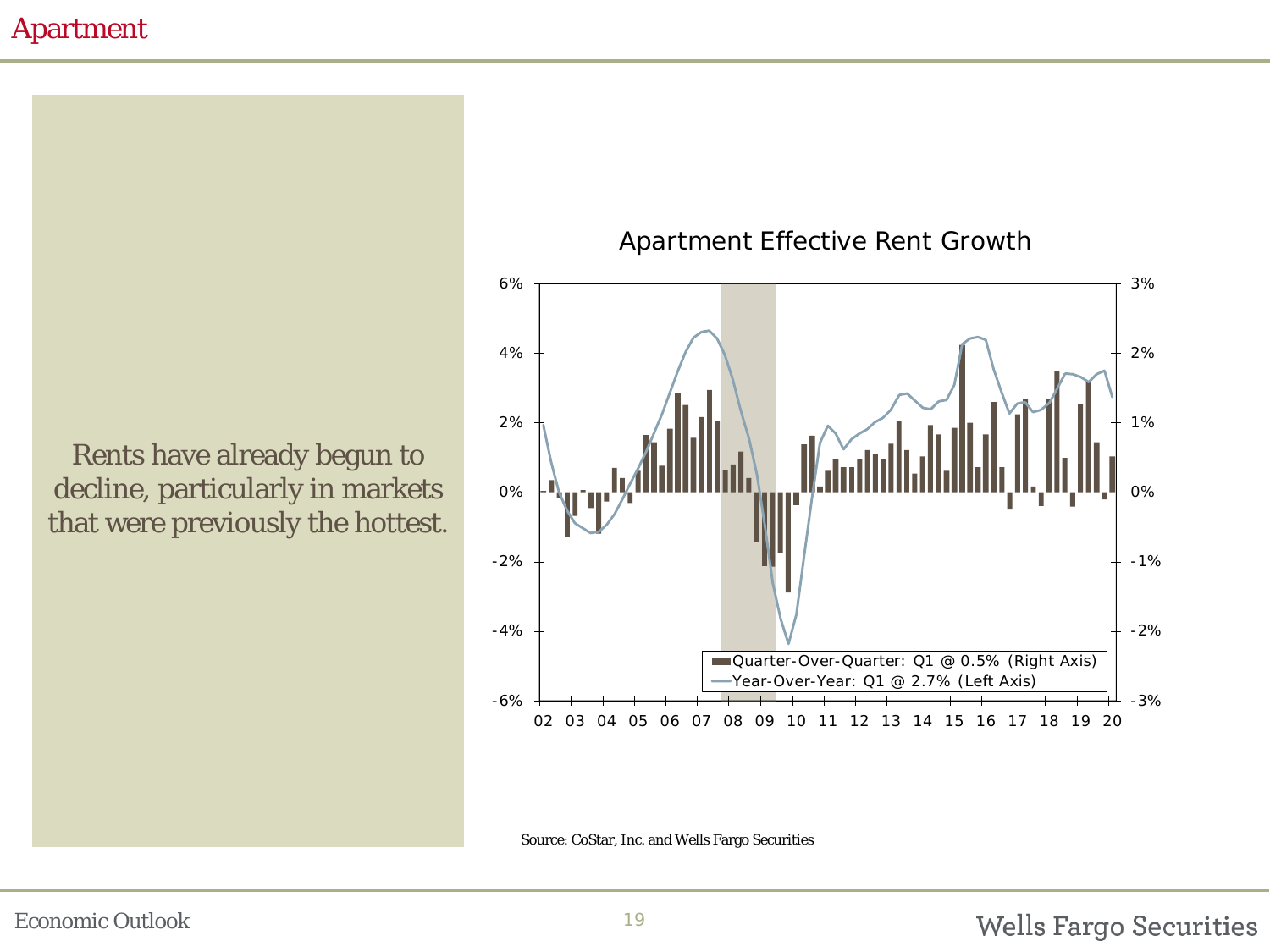## Population Growth by State – 2019

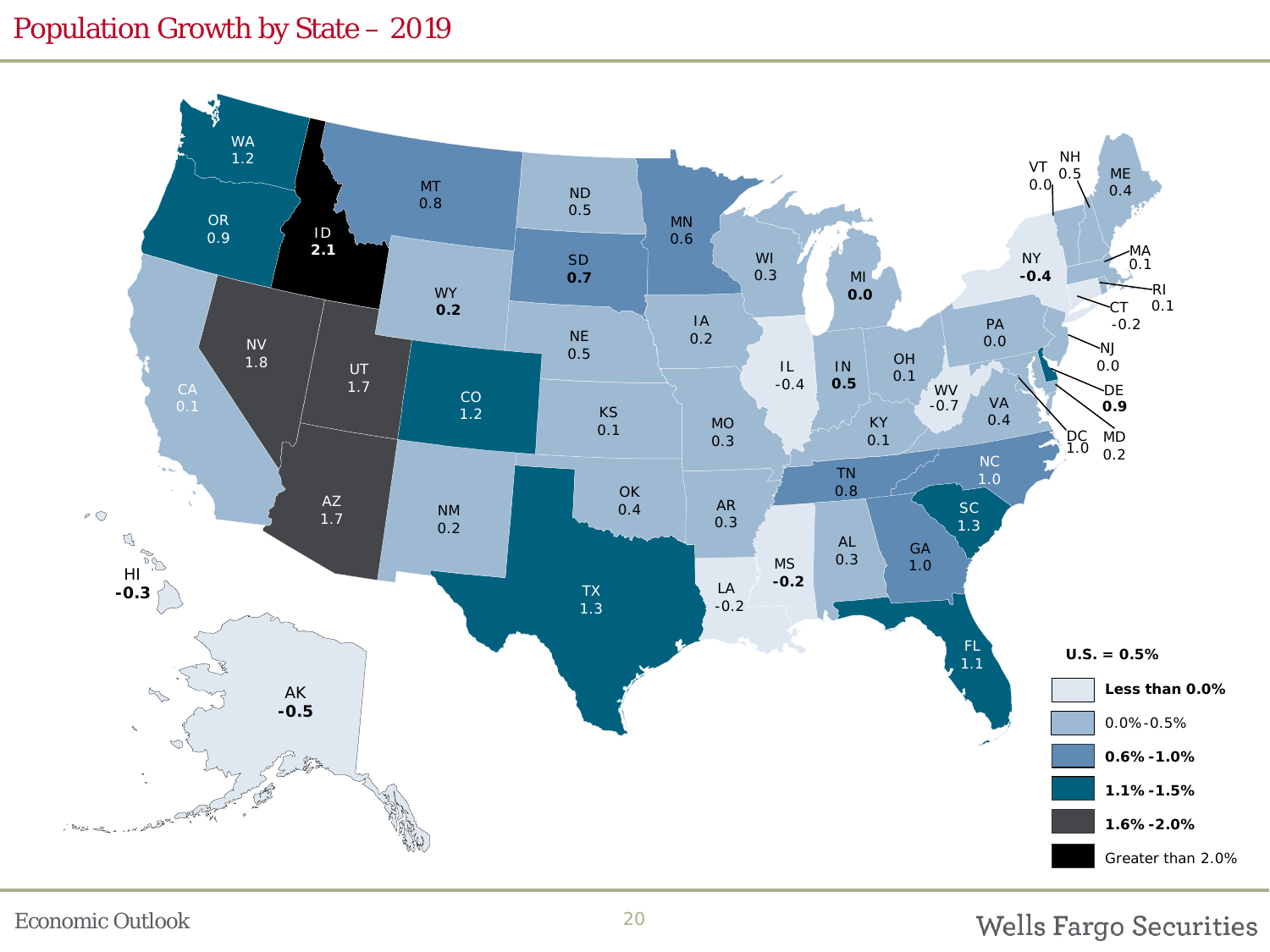A handful of large urban areas accounted for a disproportionate share of economic growth this past decade, with creative jobs clustering in urban areas. The COVID-19 outbreak may

challenge this growth model going forward but we suspect the trend toward urbanization will retain strong momentum in the coming decade.

#### Metro Area Net Domestic Migration: Top 20



Source: U.S. Department of Commerce and Wells Fargo Securities

#### Wells Fargo Securities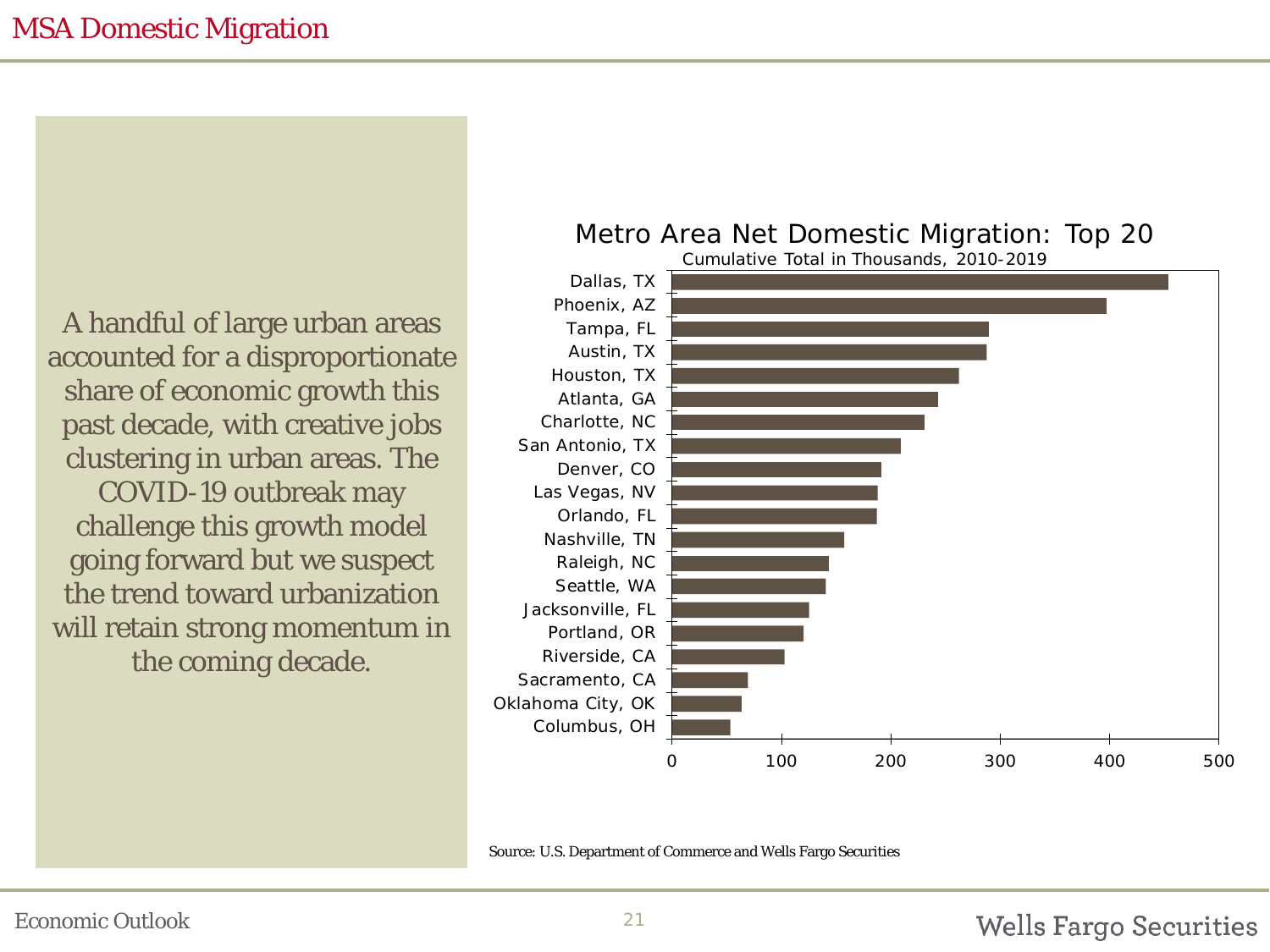#### North Carolina

## North Carolina largely avoided a major outbreak.



NC New COVID-19 Cases



#### NC New COVID-19 Deaths

#### Source: Bloomberg LP and Wells Fargo Securities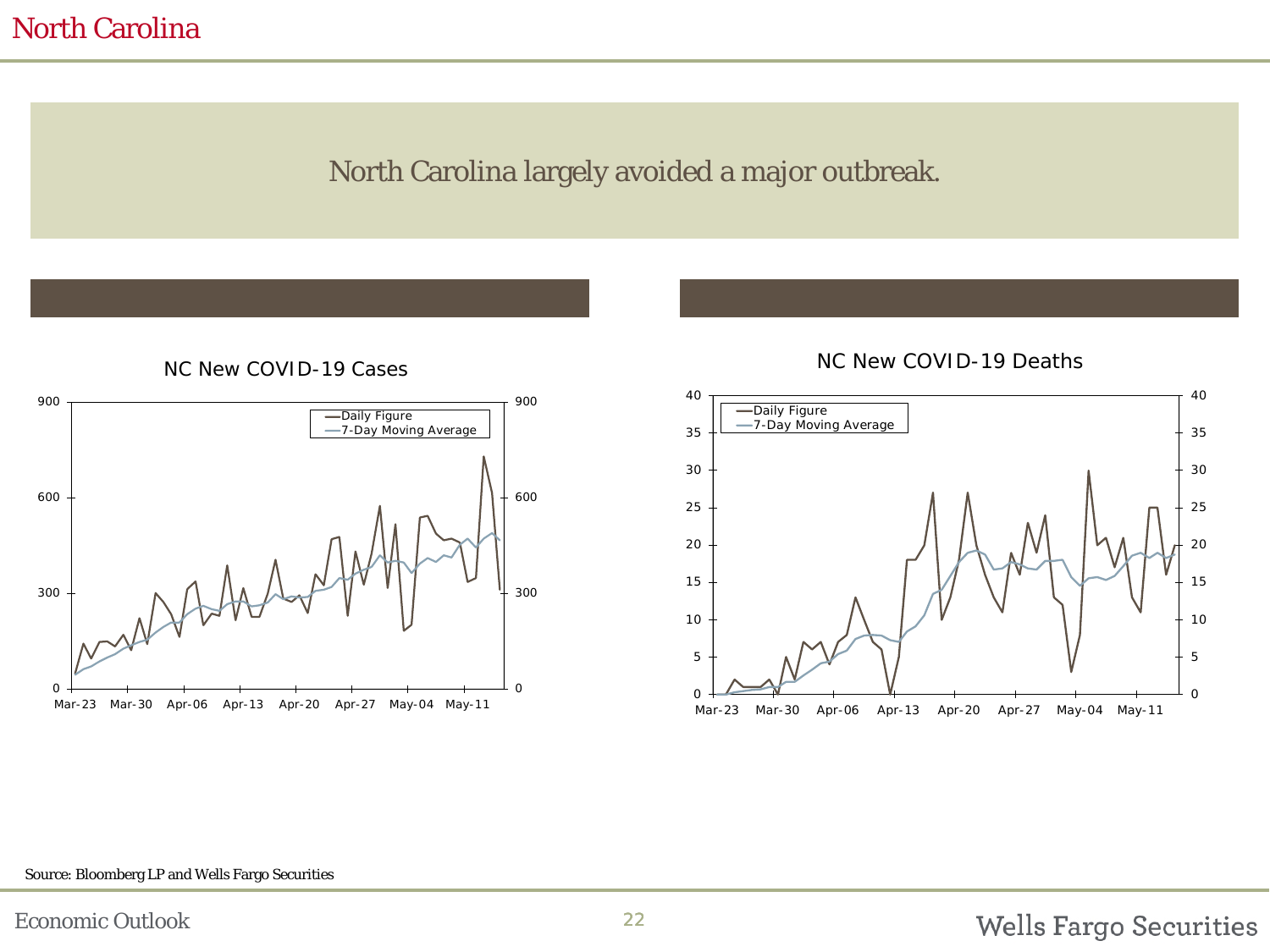## North Carolina

### North Carolina driving appears to have recovered nearly all of its decline.





#### Source: Apple and Wells Fargo Securities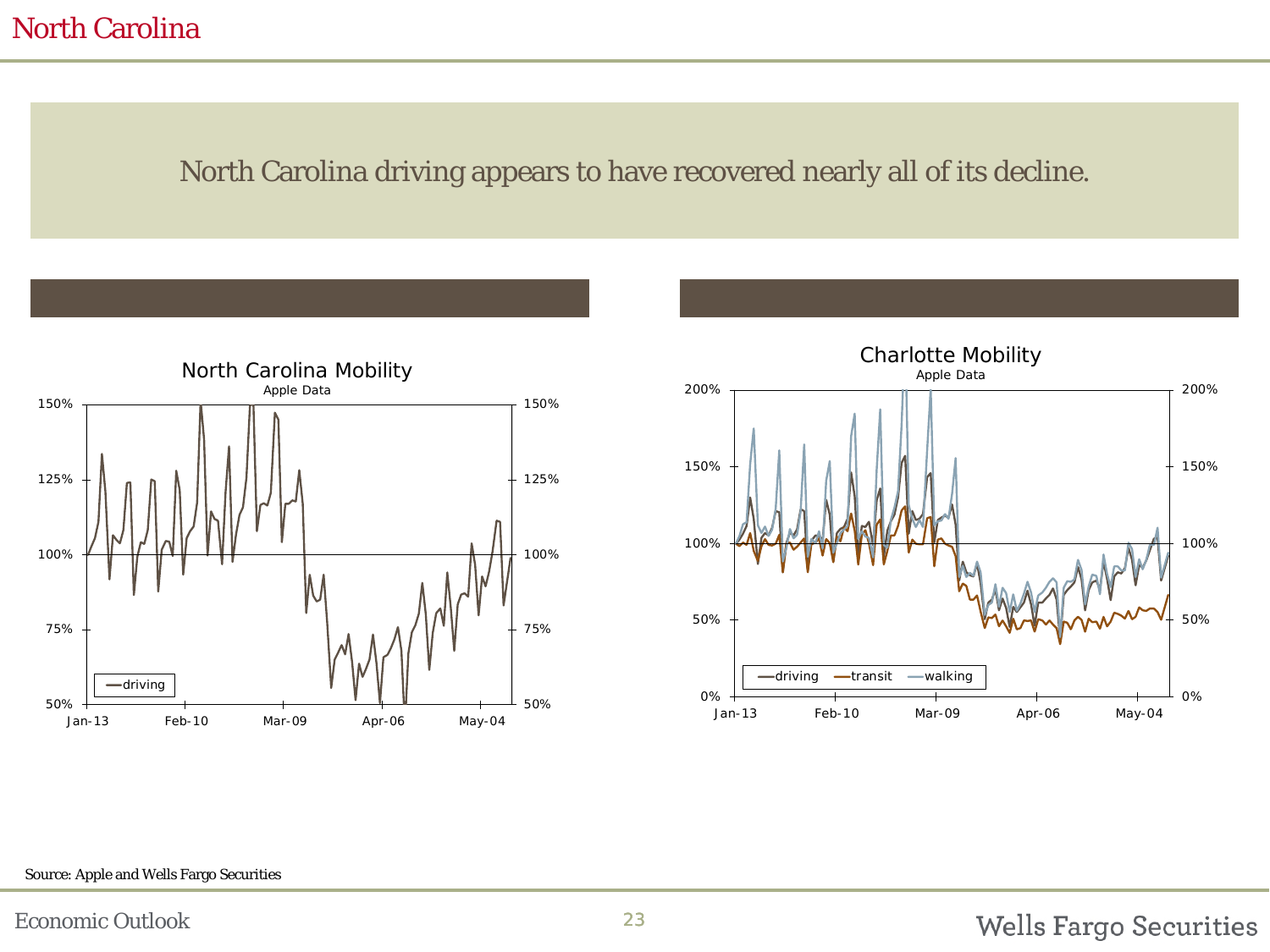## North Carolina

North Carolina's economy was "strong" but losing momentum prior to COVID-19. Almost 900,000 jobless claims have been filed in the past eight weeks.







#### Source: U.S. Department of Labor and Wells Fargo Securities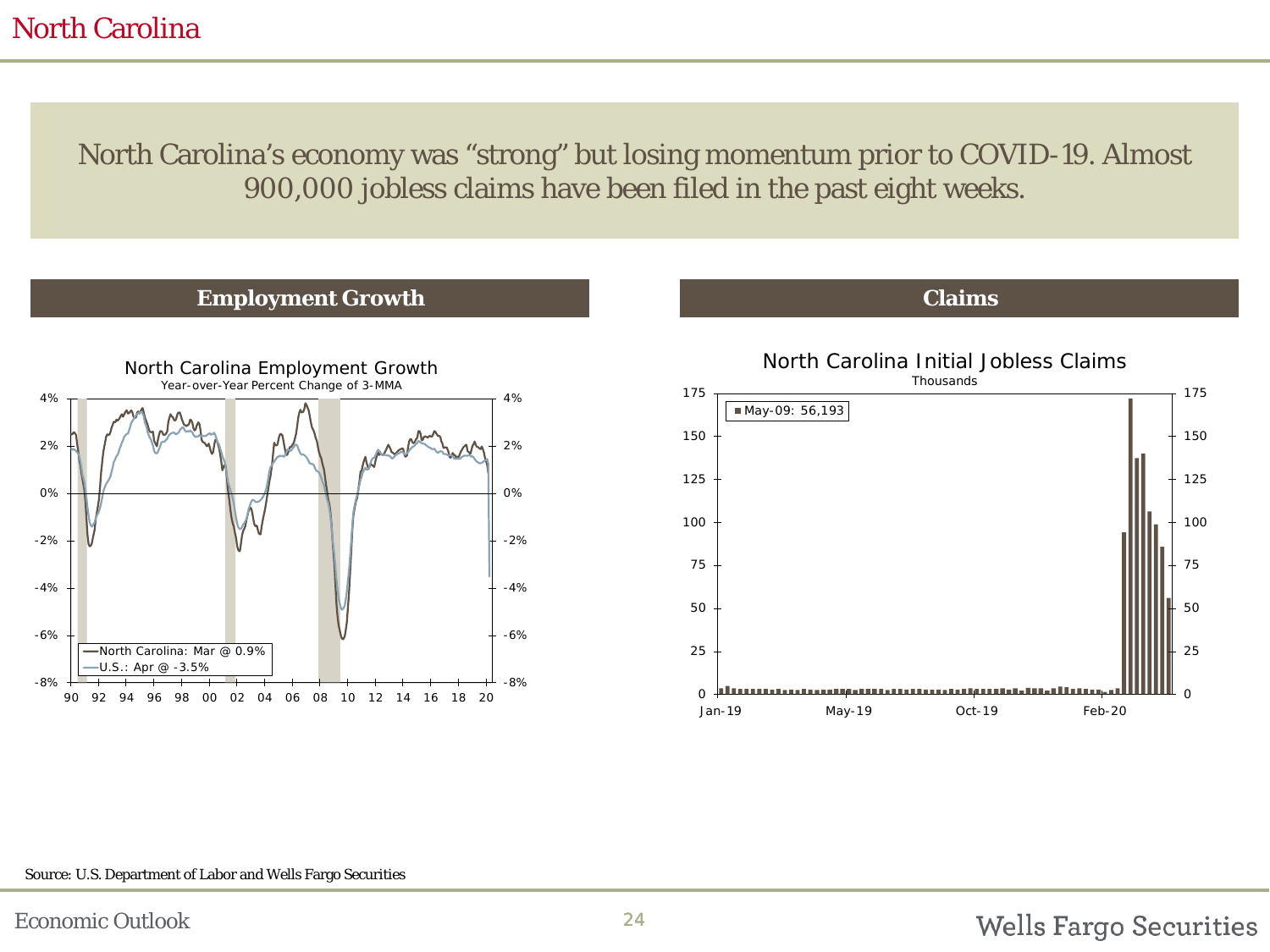- 890,000 small businesses in 2018
- 1.6 million small business employees, or 44% of total employment in 2015
	- Health care & social assistance: 252,000 employees (44% of total industry employment)
	- Accommodation & food services: 233,000 (59%)
	- Retail Trade: 154,000 (32%)
	- Manufacturing: 154,000 (36%)
	- Construction: 149,000 (84%)
- 9,400 small businesses exported goods in 2015, accounting for 26% of total exports

Source: Small Business Administration and Wells Fargo Securities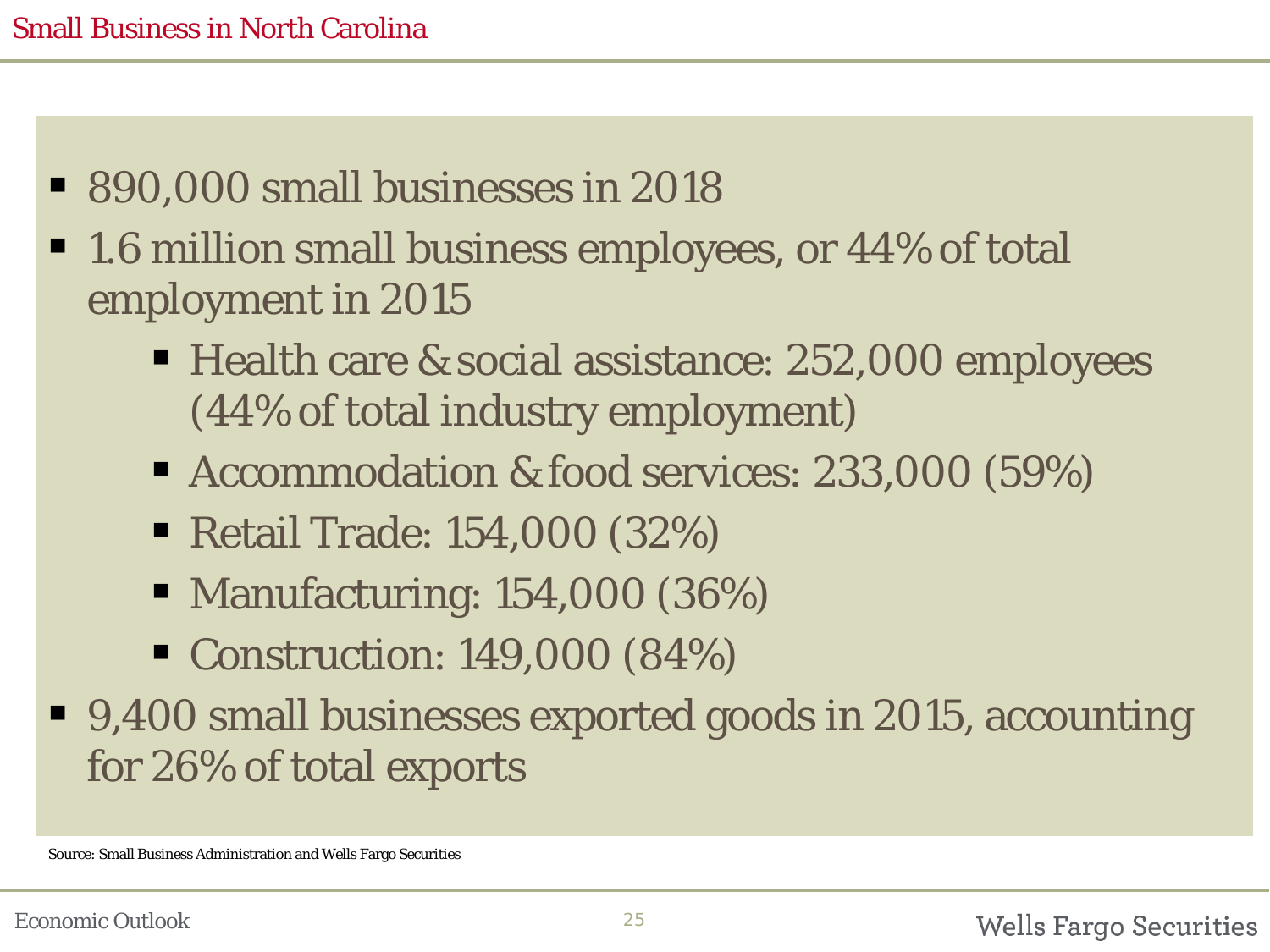

Source: U.S. Department of Labor and Wells Fargo Securities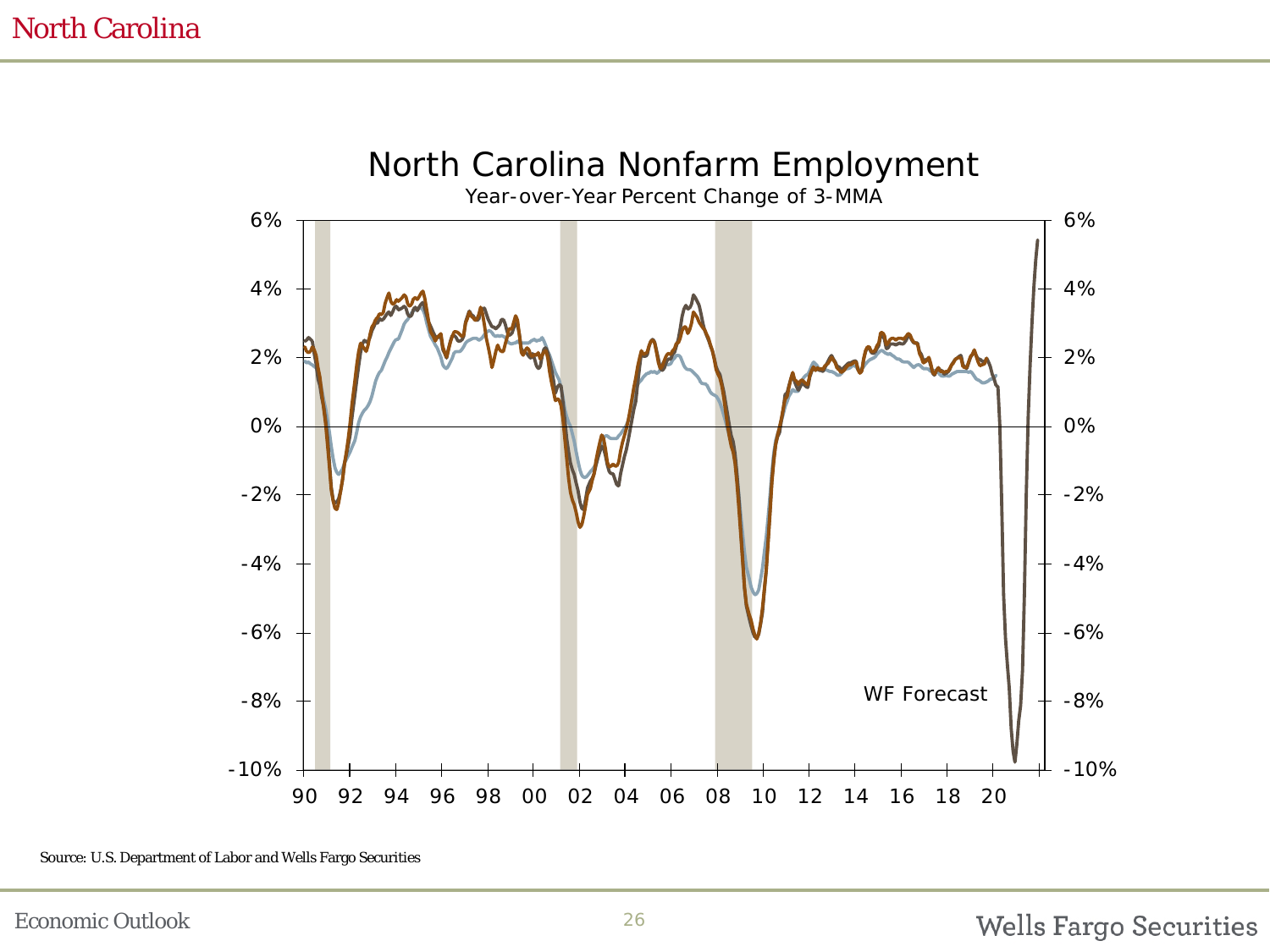Charlotte and Raleigh account for the vast majority of net migration to North Carolina.

Much of Eastern North Carolina continues to lose population.



Source: U.S. Department of Commerce and Wells Fargo Securities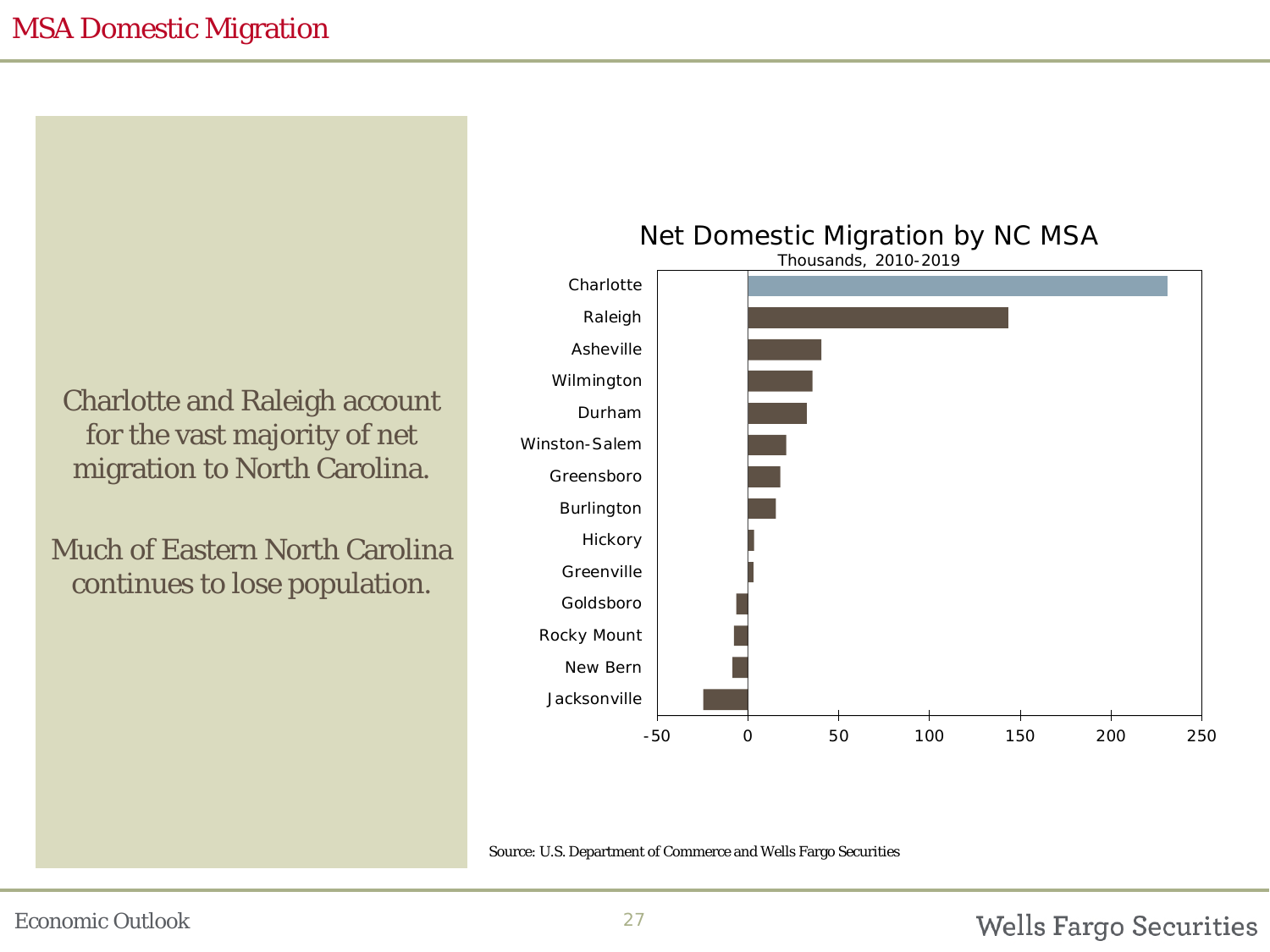Single-family permits were rising solidly.



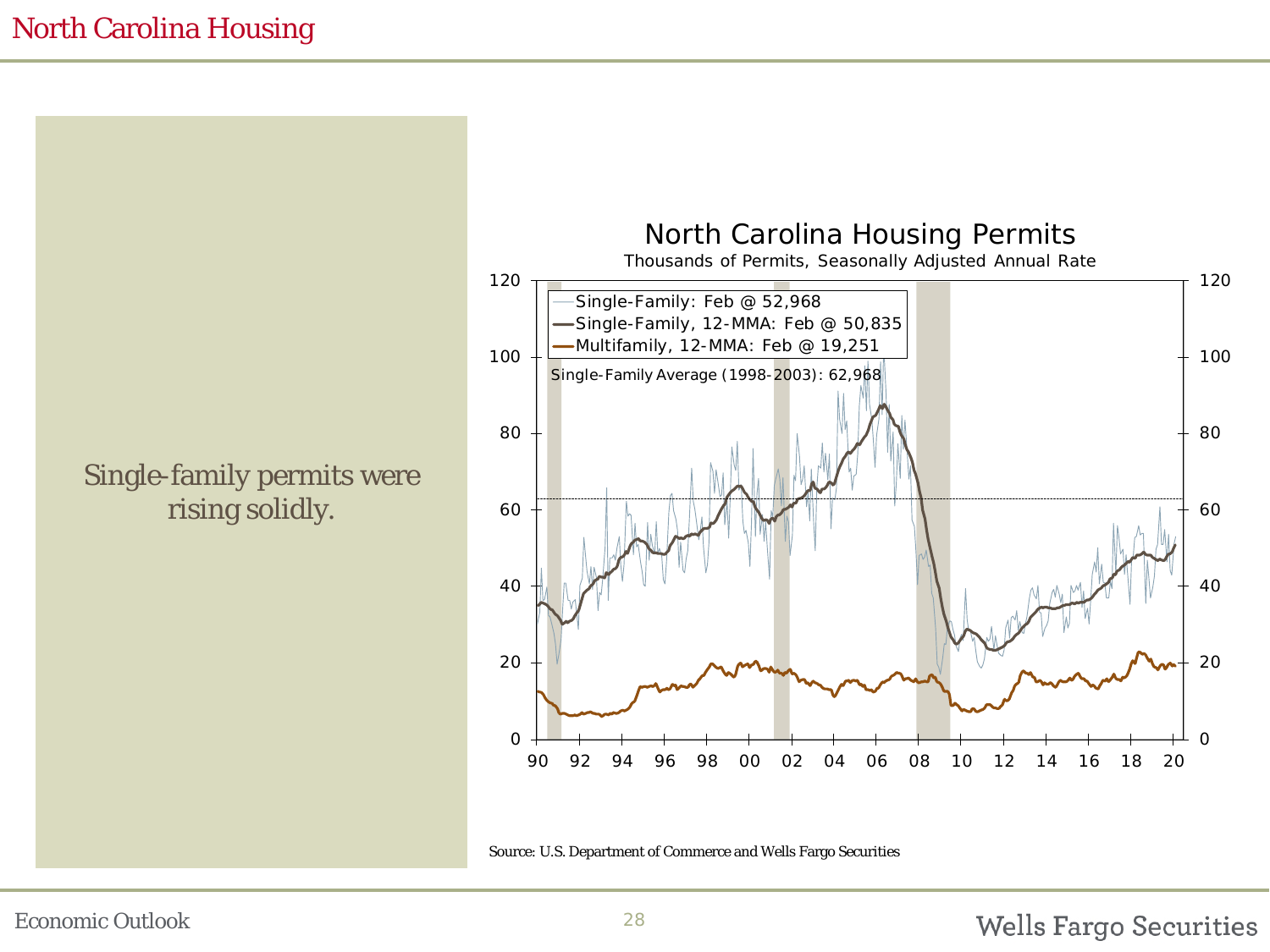## CRE—Office

#### Charlotte had the fastest rising office rents in the nation prior to the outbreak.

**Vacancy Rent Growth** 





#### Source: CoStar, Inc. and Wells Fargo Securities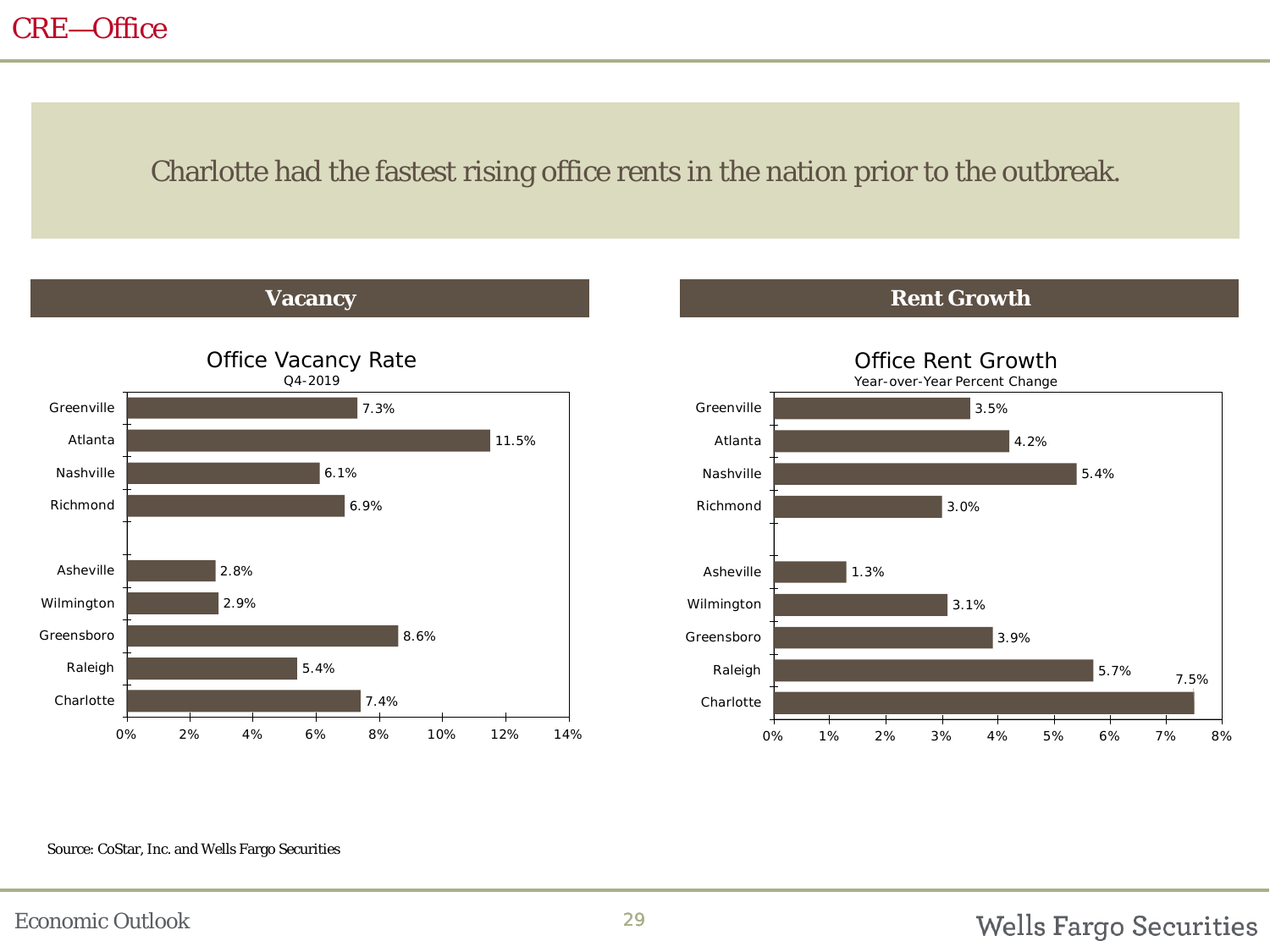## CRE—Industrial

## Warehousing and distribution should remain fairly strong.

**Vacancy Rent Growth** 



5.4% 4.3% 4.0% 4.9% 4.5% 5.6% 7.5% 6.4% 4.0% 0% 1% 2% 3% 4% 5% 6% 7% 8% Charlotte Raleigh Greensboro Wilmington Asheville Richmond Nashville Atlanta Greenville Industrial Rent Growth Year-over-Year Percent Change

#### Source: CoStar, Inc. and Wells Fargo Securities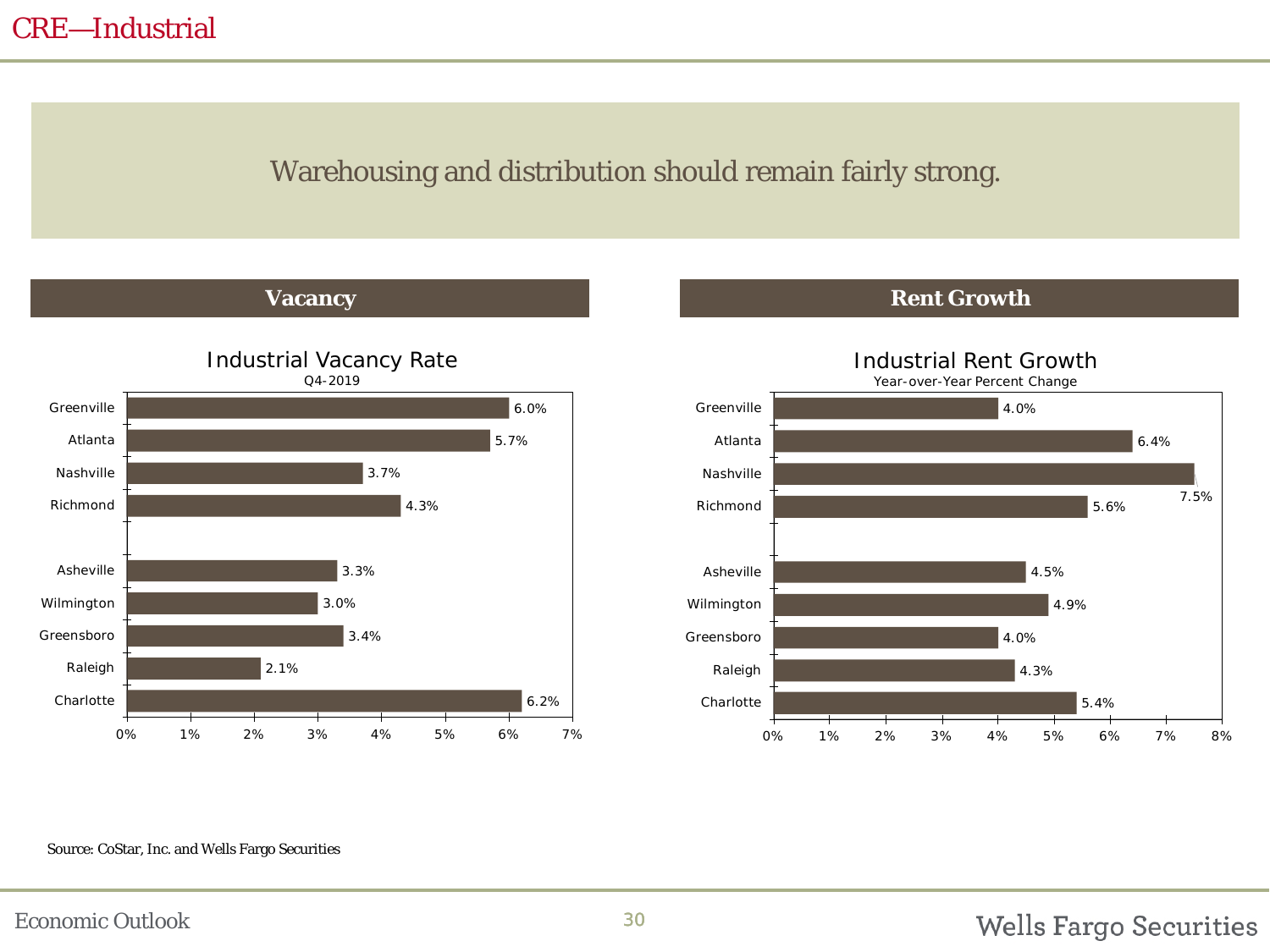## All regions of North Carolina will see economic data deteriorate significantly.



#### **Employment Unemployment**

#### Unemployment Rate by Metro



Source: U.S. Department of Labor and Wells Fargo Securities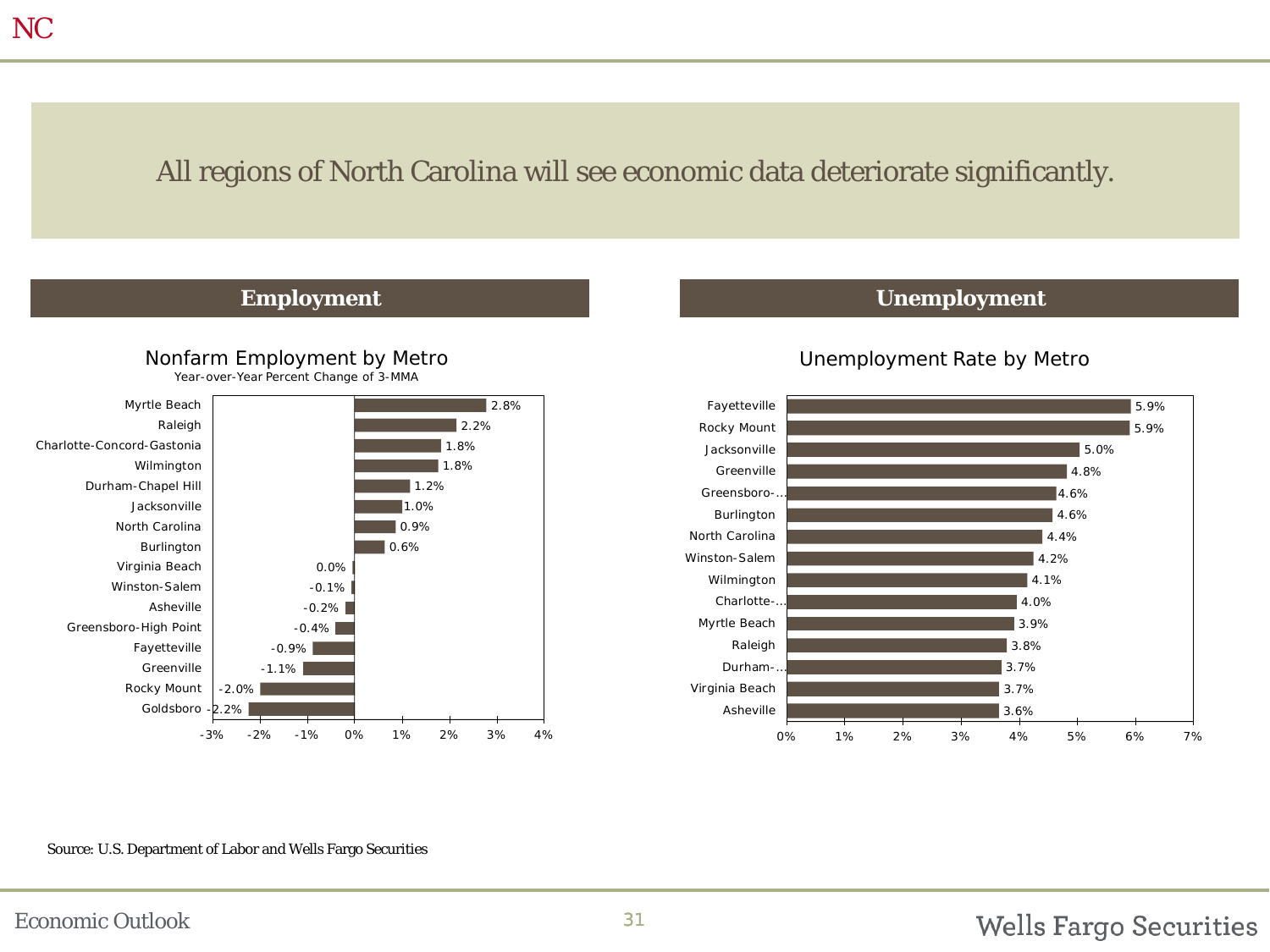

The Carolinas Employment Growth: March 2020

Source: U.S. Department of Labor and Wells Fargo Securities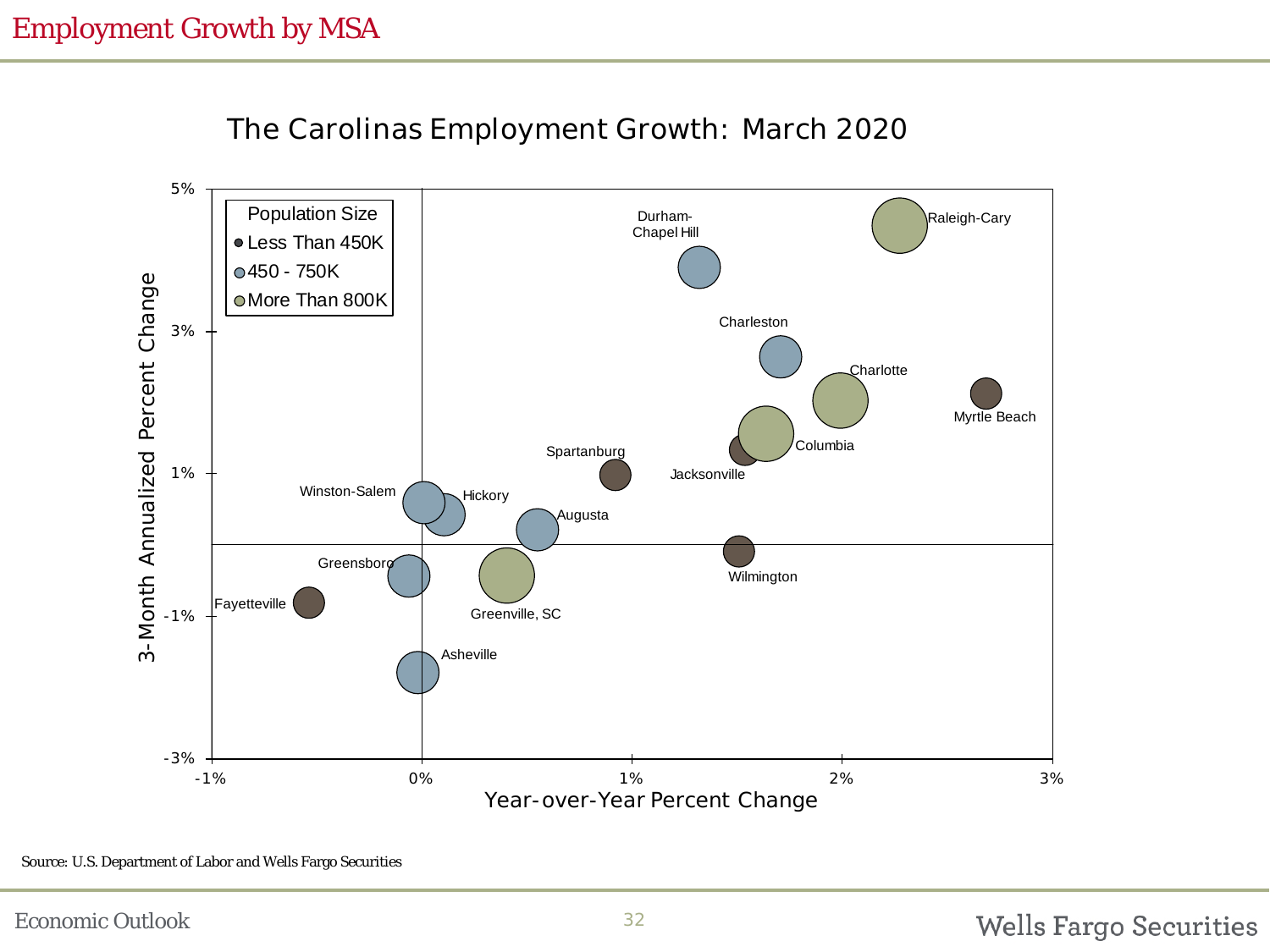Both states' unemployment rates will surge in April.



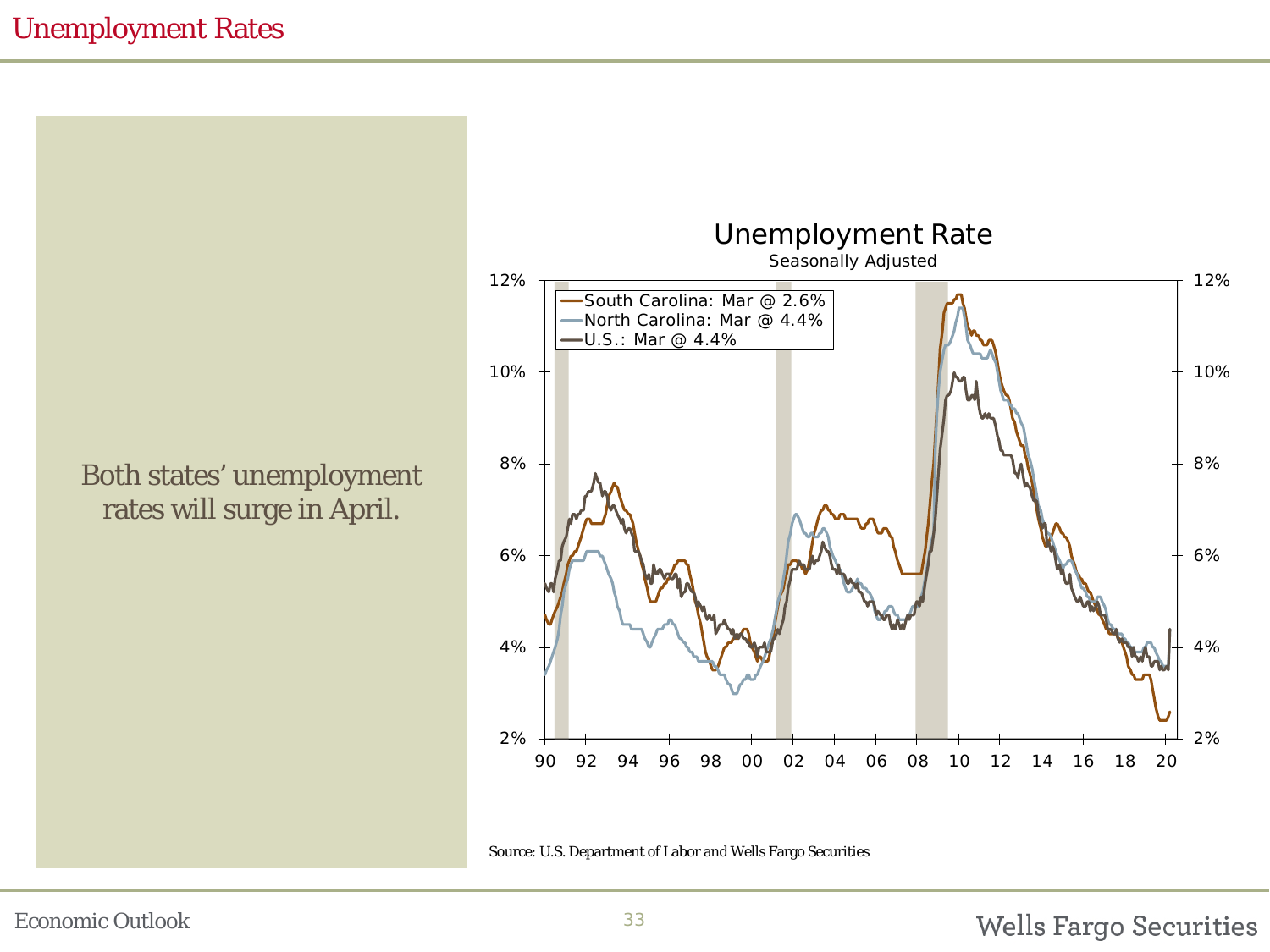## South Carolina

#### South Carolina has received more than 410,000 jobless claims in the past six weeks.

#### **Employment Growth Claims**





#### Source: U.S. Department of Labor and Wells Fargo Securities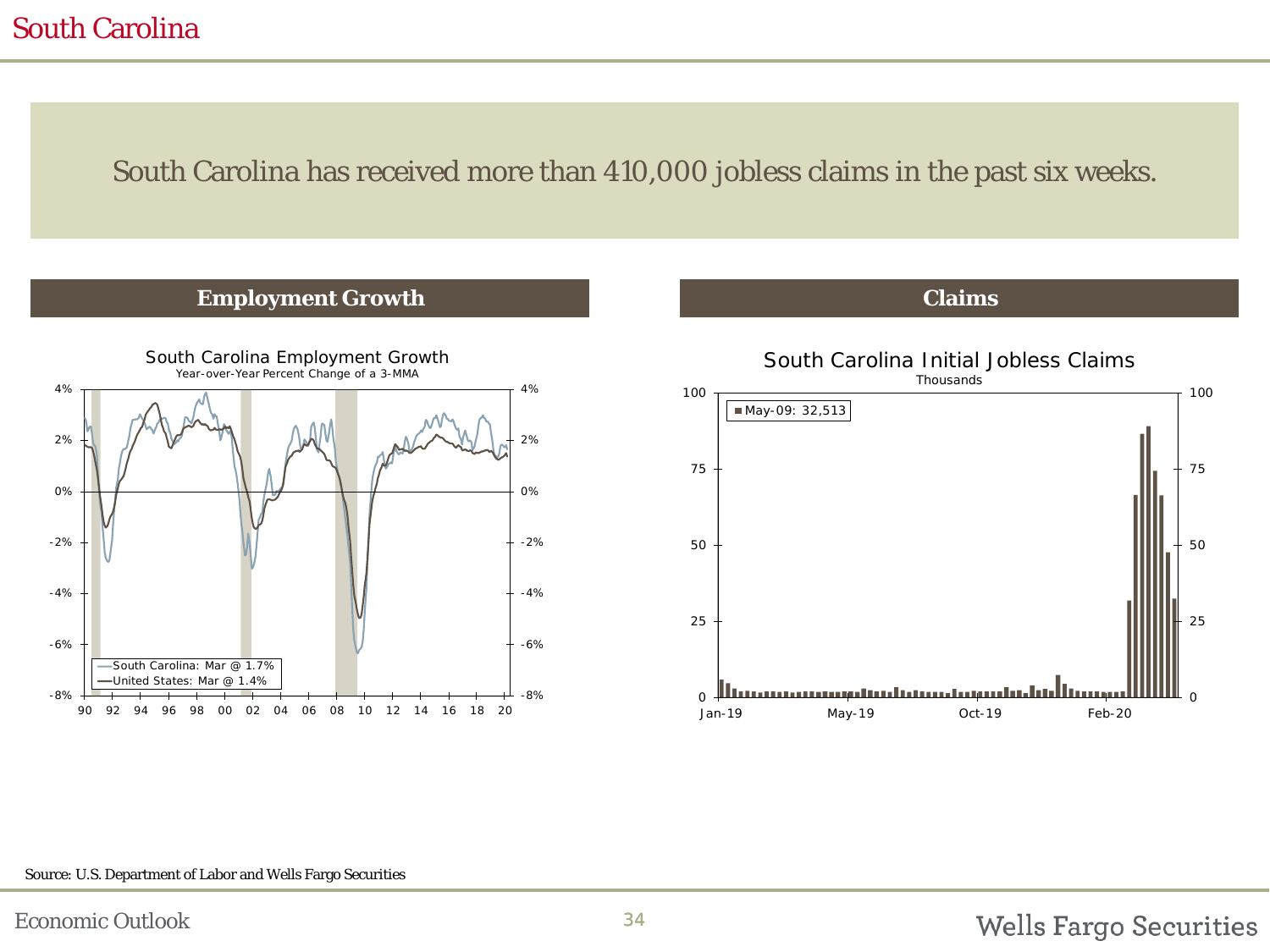| Wells Fargo Securities U.S. Economic Forecast |        |        |        |        |        |         |        |          |         |         |         |        |        |        |        |          |        |        |         |        |
|-----------------------------------------------|--------|--------|--------|--------|--------|---------|--------|----------|---------|---------|---------|--------|--------|--------|--------|----------|--------|--------|---------|--------|
|                                               | Actual |        |        |        |        |         |        | Forecast |         |         |         |        |        | Actual |        | Forecast |        |        |         |        |
|                                               | 2018   |        |        | 2019   |        |         |        |          | 2020    |         |         | 2021   |        |        |        | 2018     | 2019   | 2020   | 2021    |        |
|                                               | 10     | 2Q     | 3Q     | 4Q     | 10     | 2Q      | 3Q     | 4Q       | 10      | 20      | 3Q      | 4Q     | 10     | 2Q     | 3Q     | 4Q       |        |        |         |        |
| Real Gross Domestic Product                   | 2.6    | 3.5    | 2.9    | 1.1    | 3.1    | 2.0     | 2.1    | 2.1      | $-4.8$  | $-24.7$ | 6.7     | 4.4    | 2.0    | 2.3    | 2.3    | 2.5      | 2.9    | 2.3    | $-4.6$  | 1.2    |
| Personal Consumption                          | 1.7    | 4.0    | 3.5    | 1.4    | 1.1    | 4.6     | 3.1    | 1.8      | $-7.6$  | $-30.0$ | 19.4    | 6.0    | 2.7    | 2.5    | 2.6    | 2.8      | 3.0    | 2.6    | $-4.9$  | 2.7    |
| <b>Business Fixed Investment</b>              | 8.8    | 7.9    | 2.1    | 4.8    | 4.4    | $-1.0$  | $-2.3$ | $-2.4$   | $-8.6$  | $-21.0$ | $-9.3$  | 3.1    | 3.0    | 5.2    | 4.9    | 4.9      | 6.4    | 2.1    | $-8.1$  | 0.4    |
| Equipment                                     | 6.6    | 3.4    | 2.9    | 7.4    | $-0.1$ | 0.8     | $-3.8$ | $-4.3$   | $-15.2$ | $-31.3$ | $-10.8$ | 15.0   | 4.6    | 4.6    | 4.0    | 4.0      | 6.8    | 1.3    | $-12.1$ | 1.5    |
| Intellectual Property Products                | 9.7    | 11.9   | 4.1    | 11.7   | 10.8   | 3.6     | 4.7    | 2.8      | 0.4     | $-2.4$  | $-2.8$  | $-4.4$ | 3.7    | 7.4    | 6.9    | 6.7      | 7.4    | 7.5    | 0.3     | 2.2    |
| Structures                                    | 12.1   | 11.0   | $-2.1$ | $-9.0$ | 4.0    | $-11.1$ | $-9.9$ | $-7.2$   | $-9.7$  | $-32.0$ | $-19.0$ | $-7.5$ | $-3.0$ | 1.5    | 2.5    | 3.0      | 4.1    | $-4.3$ | $-14.9$ | $-6.5$ |
| Residential Investment                        | $-5.3$ | $-3.7$ | $-4.0$ | $-4.7$ | $-1.0$ | $-3.0$  | 4.6    | 6.5      | 21.0    | $-36.0$ | $-12.0$ | 2.0    | 3.0    | 5.0    | 6.0    | 6.5      | $-1.5$ | $-1.5$ | $-3.3$  | $-1.4$ |
| Government Purchases                          | 1.9    | 2.6    | 2.1    | $-0.4$ | 2.9    | 4.8     | 1.7    | 2.5      | 0.7     | 1.4     | $-0.1$  | $-2.1$ | $-3.3$ | $-1.0$ | $-0.2$ | 0.0      | 1.7    | 2.3    | 1.3     | $-1.4$ |
| Net Exports <sup>2</sup>                      | 0.0    | 0.7    | $-2.1$ | $-0.4$ | 0.7    | $-0.7$  | $-0.1$ | 1.5      | 1.3     | 2.5     | $-5.3$  | $-2.1$ | $-0.1$ | $-0.1$ | $-0.2$ | $-0.1$   | $-0.4$ | $-0.2$ | 0.4     | $-1.0$ |
| Inventories <sup>2</sup>                      | 0.1    | $-1.2$ | 2.1    | 0.1    | 0.5    | $-0.9$  | 0.0    | $-1.0$   | $-0.5$  | $-1.8$  | 1.4     | 2.2    | 0.3    | 0.0    | $-0.1$ | $-0.2$   | 0.1    | 0.1    | $-0.5$  | 0.5    |
| Nonfarm Payroll Change <sup>3</sup>           | 234    | 211    | 153    | 172    | 139    | 159     | 203    | 210      | $-142$  | $-9500$ | 4250    | 800    | 500    | 300    | 230    | 130      | 193    | 178    | $-1148$ | 290    |
| Unemployment Rate                             | 4.1    | 3.9    | 3.8    | 3.8    | 3.9    | 3.6     | 3.6    | 3.5      | 3.8     | 17.6    | 12.1    | 8.1    | 7.1    | 6.6    | 6.4    | 6.3      | 3.9    | 3.7    | 10.4    | 6.6    |
| Consumer Price Index <sup>4</sup>             | 2.2    | 2.7    | 2.7    | 2.2    | 1.6    | 1.8     | 1.8    | 2.0      | 2.1     | 0.3     | 0.2     | 0.2    | 0.5    | 1.8    | 1.9    | 1.7      | 2.4    | 1.8    | 0.7     | 1.5    |
| Quarter-End Interest Rates <sup>5</sup>       |        |        |        |        |        |         |        |          |         |         |         |        |        |        |        |          |        |        |         |        |
| Federal Funds Target Rate                     | 1.75   | 2.00   | 2.25   | 2.50   | 2.50   | 2.50    | 2.00   | 1.75     | 0.25    | 0.25    | 0.25    | 0.25   | 0.25   | 0.25   | 0.25   | 0.25     | 1.96   | 2.25   | 0.25    | 0.25   |
| Conventional Mortgage Rate                    | 4.44   | 4.57   | 4.63   | 4.64   | 4.28   | 3.80    | 3.61   | 3.72     | 3.45    | 2.90    | 2.90    | 2.95   | 3.00   | 3.05   | 3.15   | 3.20     | 4.54   | 3.94   | 3.05    | 3.10   |
| 2 Year Note                                   | 2.27   | 2.52   | 2.81   | 2.48   | 2.27   | 1.75    | 1.63   | 1.58     | 0.23    | 0.35    | 0.40    | 0.50   | 0.65   | 0.75   | 0.85   | 0.95     | 2.53   | 1.97   | 0.37    | 0.80   |
| 10 Year Note                                  | 2.74   | 2.85   | 3.05   | 2.69   | 2.41   | 2.00    | 1.68   | 1.92     | 0.70    | 1.00    | 1.15    | 1.25   | 1.30   | 1.35   | 1.45   | 1.50     | 2.91   | 2.14   | 1.03    | 1.40   |
|                                               |        |        |        |        |        |         |        |          |         |         |         |        |        |        |        |          |        |        |         |        |

Forecast as of: May 13, 2020

<sup>1</sup> Compound Annual Growth Rate Quarter-over-Quarter <sup>2</sup>

<sup>2</sup> Percentage Point Contribution to GDP <sup>3</sup> Average Monthly Change

<sup>4</sup> Year-over-Year Percentage Change 5

<sup>5</sup> Annual Numbers Represent Averages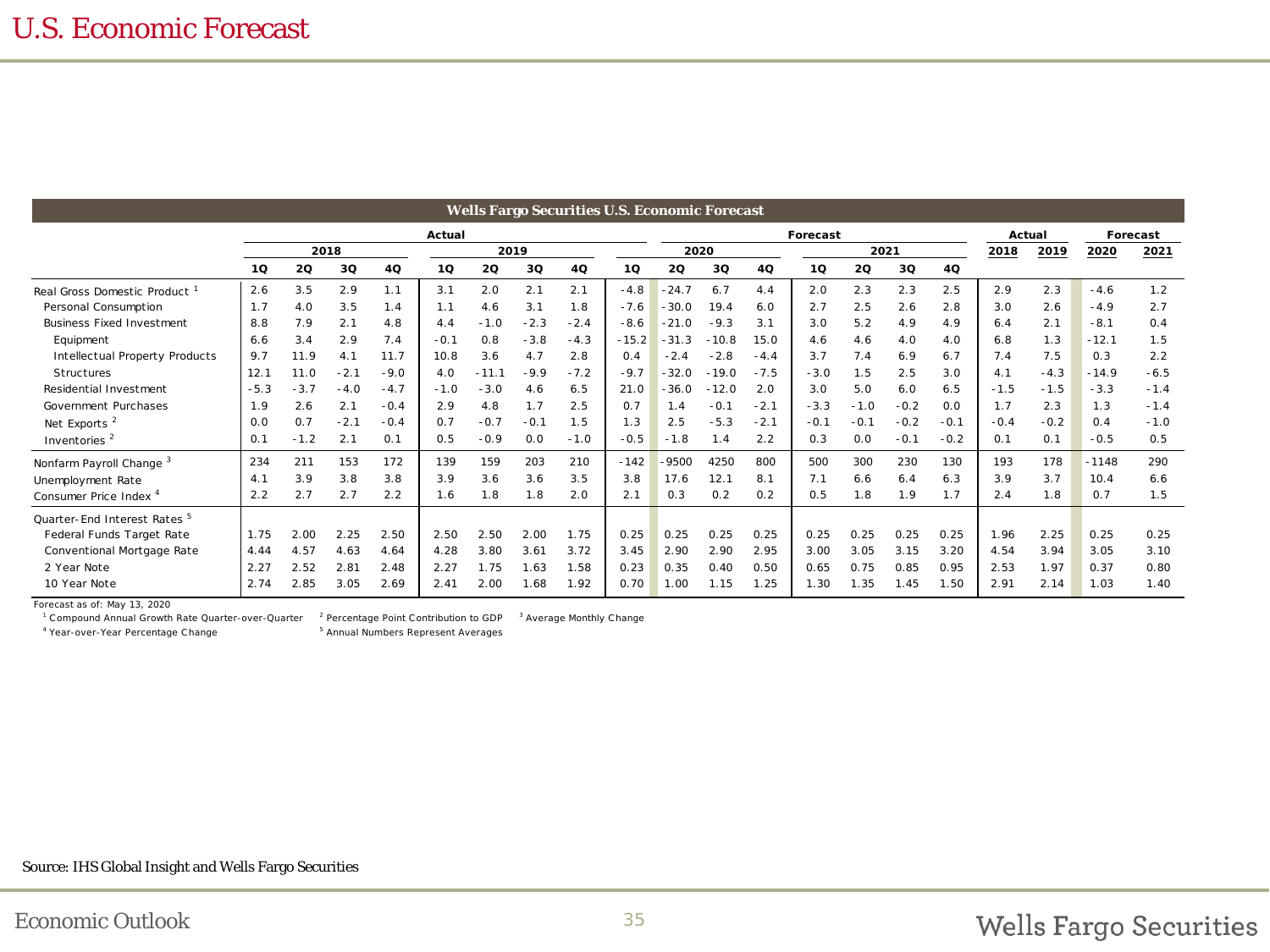To view any of our past research please visit: http://www.wellsfargo.com/ economics

To join any of our research distribution lists please visit: http://www.wellsfargo.com/ economicsemail

#### A Sampling of Our Recent Special, Regional & Industry Commentary

| <b>Recent Special Commentary</b> |                                                                |                              |  |  |  |  |  |
|----------------------------------|----------------------------------------------------------------|------------------------------|--|--|--|--|--|
| Date                             | Title                                                          | <b>Authors</b>               |  |  |  |  |  |
|                                  | <b>U.S. Macro</b>                                              |                              |  |  |  |  |  |
| $May-14$                         | A Roadmap for the U.S. Labor Market                            | Bryson                       |  |  |  |  |  |
| $May-13$                         | Could the U.S. Economy Be Facing Deflation?                    | Bryson & Seery               |  |  |  |  |  |
| $May-05$                         | The Animal Spirits Index Sinks Further into Negative Territory | Iqbal                        |  |  |  |  |  |
| $May-05$                         | The BFI Outlook in the Current Cycle                           | Bryson, Quinlan & Seery      |  |  |  |  |  |
| April-28                         | Our Labor Market Index Hit Its Lowest Level Ever in March      | Iqbal                        |  |  |  |  |  |
|                                  | <b>U.S. Regional</b>                                           |                              |  |  |  |  |  |
| May-05                           | COVID-19 Crisis Hits New Jersey                                | Vitner & Dougherty           |  |  |  |  |  |
| April-24                         | Texas Economic Update: Oil Rout 2020                           | Vitner & Dougherty           |  |  |  |  |  |
| April-22                         | Colorado Economy Takes Some Hits                               | Vitner, Dougherty & Honnold  |  |  |  |  |  |
| April-17                         | COVID-19 Shut Down Seattle's Red-Hot Economy in March          | Vitner, Dougherty & Honnold  |  |  |  |  |  |
| April-17                         | California's Economy Succumbs to COVID-19 Cutback              | Vitner & Dougherty           |  |  |  |  |  |
|                                  | <b>Global Economy</b>                                          |                              |  |  |  |  |  |
| May-15                           | Keep Cautious and Carry On                                     | Bennenbroek & Licis          |  |  |  |  |  |
| April-30                         | Economy Slumps, ECB Eases Modestly                             | Bennenbroek                  |  |  |  |  |  |
| April-29                         | Scandi Slump Pressures Policymakers                            | Licis & Bennenbroek          |  |  |  |  |  |
| April-27                         | Crude Reality                                                  | McKenna & Licis              |  |  |  |  |  |
| April-27                         | Monitoring the International Impact of COVID-19                | Bennenbroek & Licis          |  |  |  |  |  |
|                                  | <b>Interest Rates/Credit Market</b>                            |                              |  |  |  |  |  |
| May-06                           | <b>Treasury Refunding Highlights</b>                           | Pugliese & Mathews           |  |  |  |  |  |
| April-30                         | Treasury Refunding Preview: Bills Barrage Continues            | Pugliese & Mathews           |  |  |  |  |  |
| April-29                         | FOMC Meeting: Committee Ready To Do More, If Needed            | Bryson                       |  |  |  |  |  |
| April-28                         | Fed Expands Muni Purchase Eligibility                          | Vitner & Honnold             |  |  |  |  |  |
| April-28                         | Fiscal Fallout from the COVID-19 Pandemic: Part III            | Bryson, Pugliese and Mathews |  |  |  |  |  |
|                                  | <b>Real Estate &amp; Housing</b>                               |                              |  |  |  |  |  |
| April-01                         | Commercial Real Estate Chartbook                               | Vitner & Dougherty           |  |  |  |  |  |
| March-26                         | COVID-19 Undercuts The Houseing Recovery                       | Vitner, Dougherty & Honnold  |  |  |  |  |  |
| January-09                       | Housing Chartbook: January 2020 & Outlook                      | Vitner, Dougherty & Honnold  |  |  |  |  |  |
| December-18                      | Commerical Real Estate Chartbook                               | Vitner, Dougherty & Honnold  |  |  |  |  |  |
| December-05                      | Housing Maintains Solid Momentum Headed into 2020              | Vitner, Dougherty & Honnold  |  |  |  |  |  |
|                                  |                                                                |                              |  |  |  |  |  |